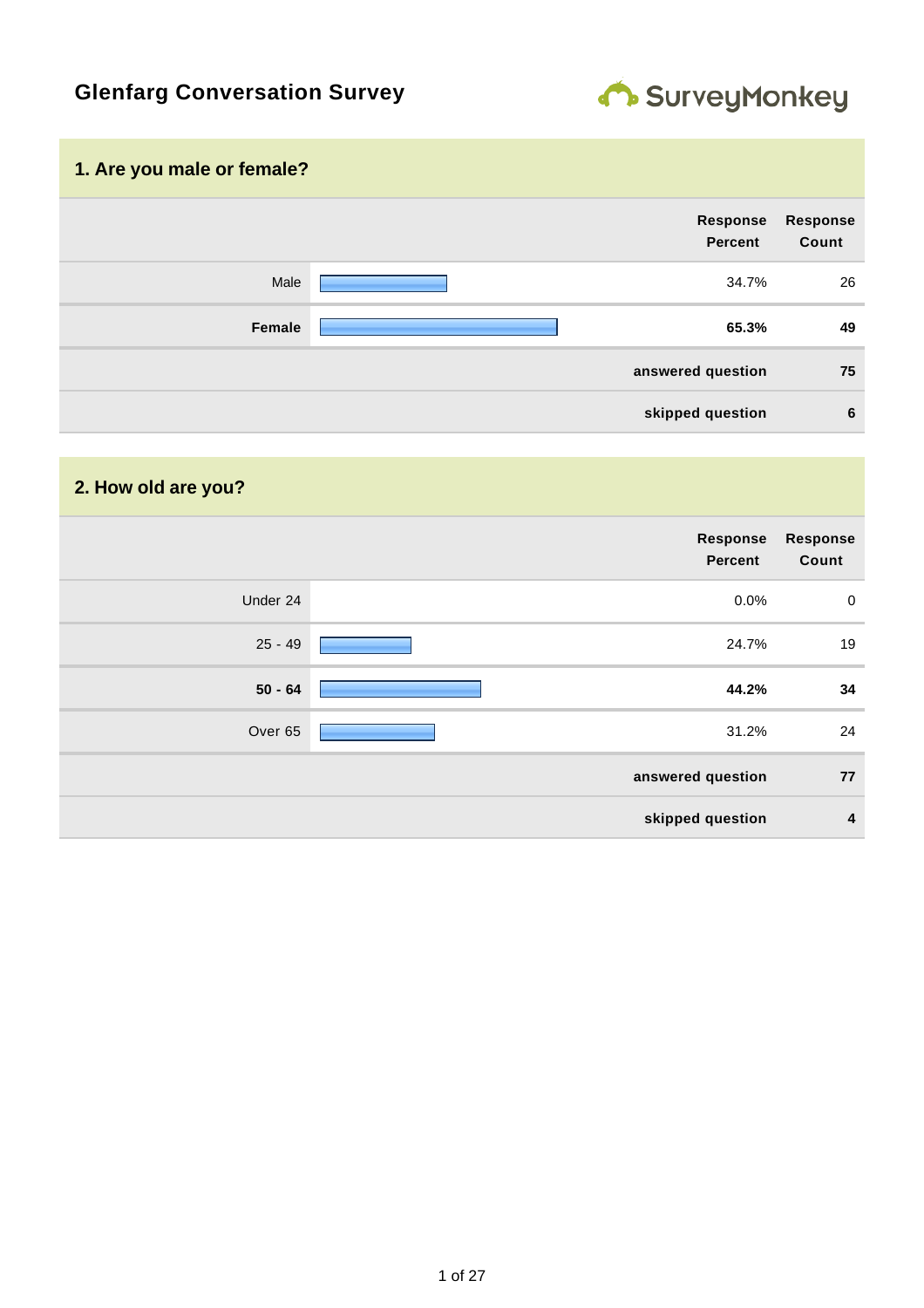| 3. What is your working status? |                            |                          |
|---------------------------------|----------------------------|--------------------------|
|                                 | Response<br><b>Percent</b> | <b>Response</b><br>Count |
| <b>Employed</b>                 | 39.2%                      | 29                       |
| Self-Employed                   | 14.9%                      | 11                       |
| In Education                    | 0.0%                       | $\pmb{0}$                |
| Retired                         | 18.9%                      | 14                       |
| Unemployed                      | 0.0%                       | $\boldsymbol{0}$         |
| Housewife/Househusband          | 27.0%                      | 20                       |
|                                 | Other (please specify)     | $\overline{4}$           |
|                                 | answered question          | 74                       |
|                                 | skipped question           | $\overline{7}$           |

## **4. How far do you travel to work? One-way only.**

| <b>Response</b><br>Count | <b>Response</b><br><b>Percent</b> |                    |
|--------------------------|-----------------------------------|--------------------|
| $\,6$                    | 16.7%                             | $0 - 10$ miles     |
| $\,8\,$                  | 22.2%                             | 10 - 20 miles      |
| $\sqrt{5}$               | 13.9%                             | 20 - 30 miles      |
| 12                       | 33.3%                             | 30 - 40 miles      |
| $\overline{2}$           | 5.6%                              | 40 - 50 miles      |
| $\mathbf{3}$             | 8.3%                              | More than 50 miles |
| $\,8\,$                  | Other (please specify)            |                    |
| 36                       | answered question                 |                    |
| 45                       | skipped question                  |                    |
|                          |                                   |                    |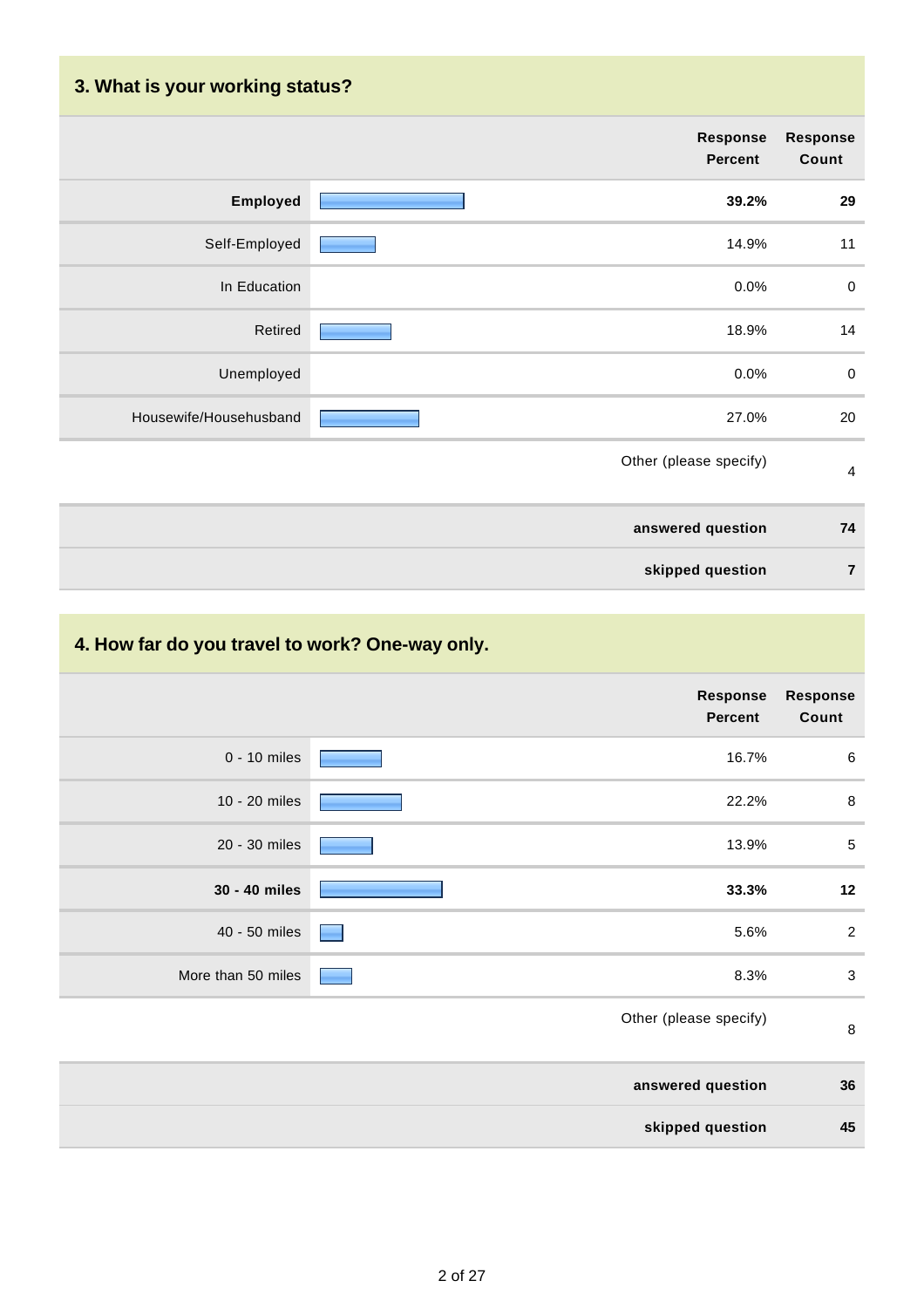### **5. How do you travel to work? Please tick all that apply.**

| Response<br>Count | <b>Response</b><br><b>Percent</b> |                  |
|-------------------|-----------------------------------|------------------|
| $\boldsymbol{0}$  | 0.0%                              | Walk             |
| 1                 | $\blacksquare$<br>2.6%            | Bicycle          |
| $\overline{4}$    | 10.5%                             | Bus              |
| 35                | 92.1%                             | Car (Individual) |
| $\overline{4}$    | 10.5%                             | Car (Share)      |
| $\overline{2}$    | 5.3%                              | Train            |
| $\, 8$            | Other (please specify)            |                  |
| 38                | answered question                 |                  |
| 43                | skipped question                  |                  |

### **6. What do you value and appreciate most about your community?**

|                   | Response<br>Count |
|-------------------|-------------------|
|                   | 55                |
| answered question | 55                |
| skipped question  | 26                |

| 7. What would you like to change about your community? |                          |
|--------------------------------------------------------|--------------------------|
|                                                        | <b>Response</b><br>Count |
|                                                        | 43                       |
| answered question                                      | 43                       |
| skipped question                                       | 38                       |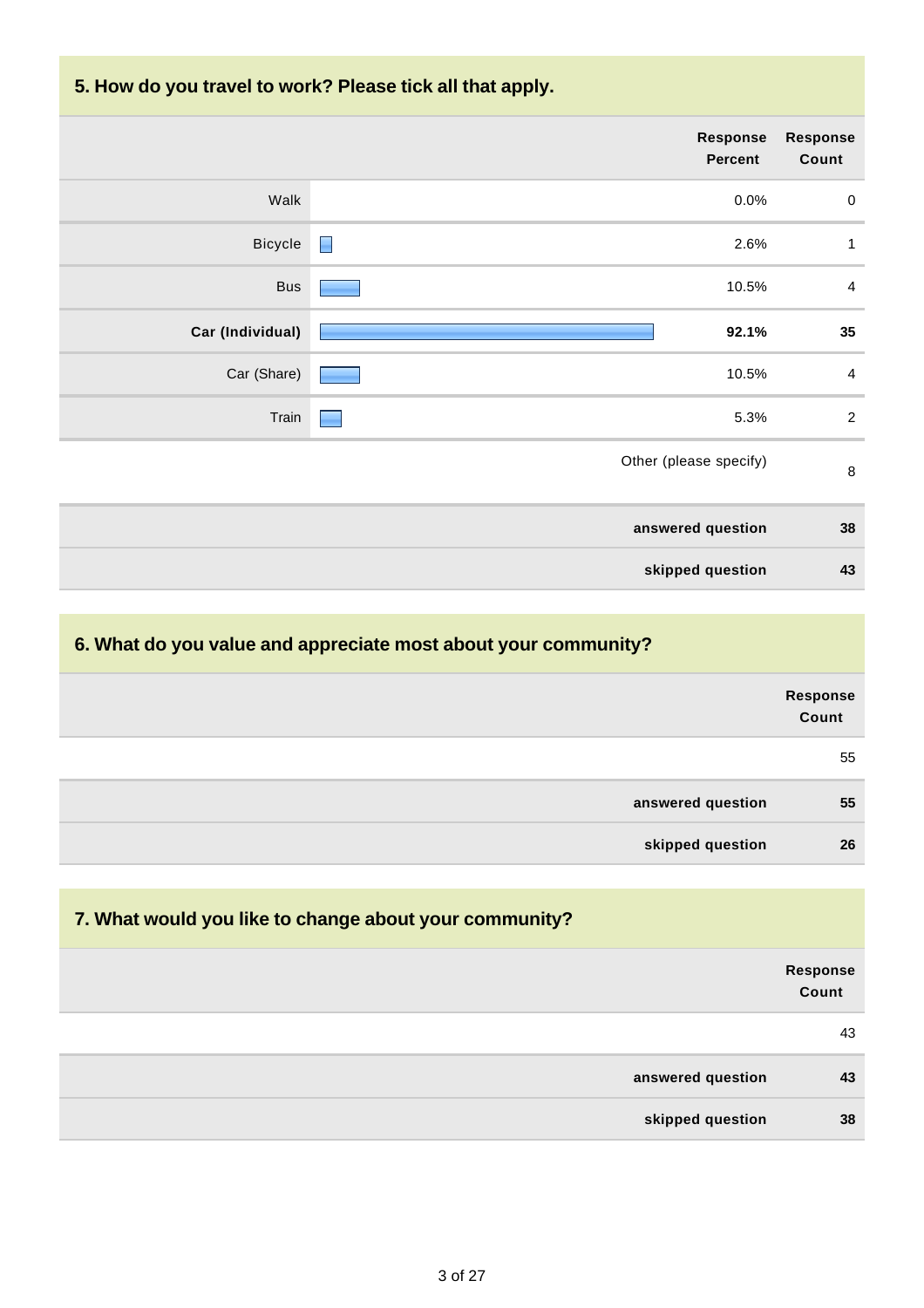**8. What opportunities do you think there are to improve or develop your community? This might be about community life, local services, buildings, the environment, business activity, amenities etc.**

| Response<br>Count |                   |
|-------------------|-------------------|
| 42                |                   |
| 42                | answered question |
| 39                | skipped question  |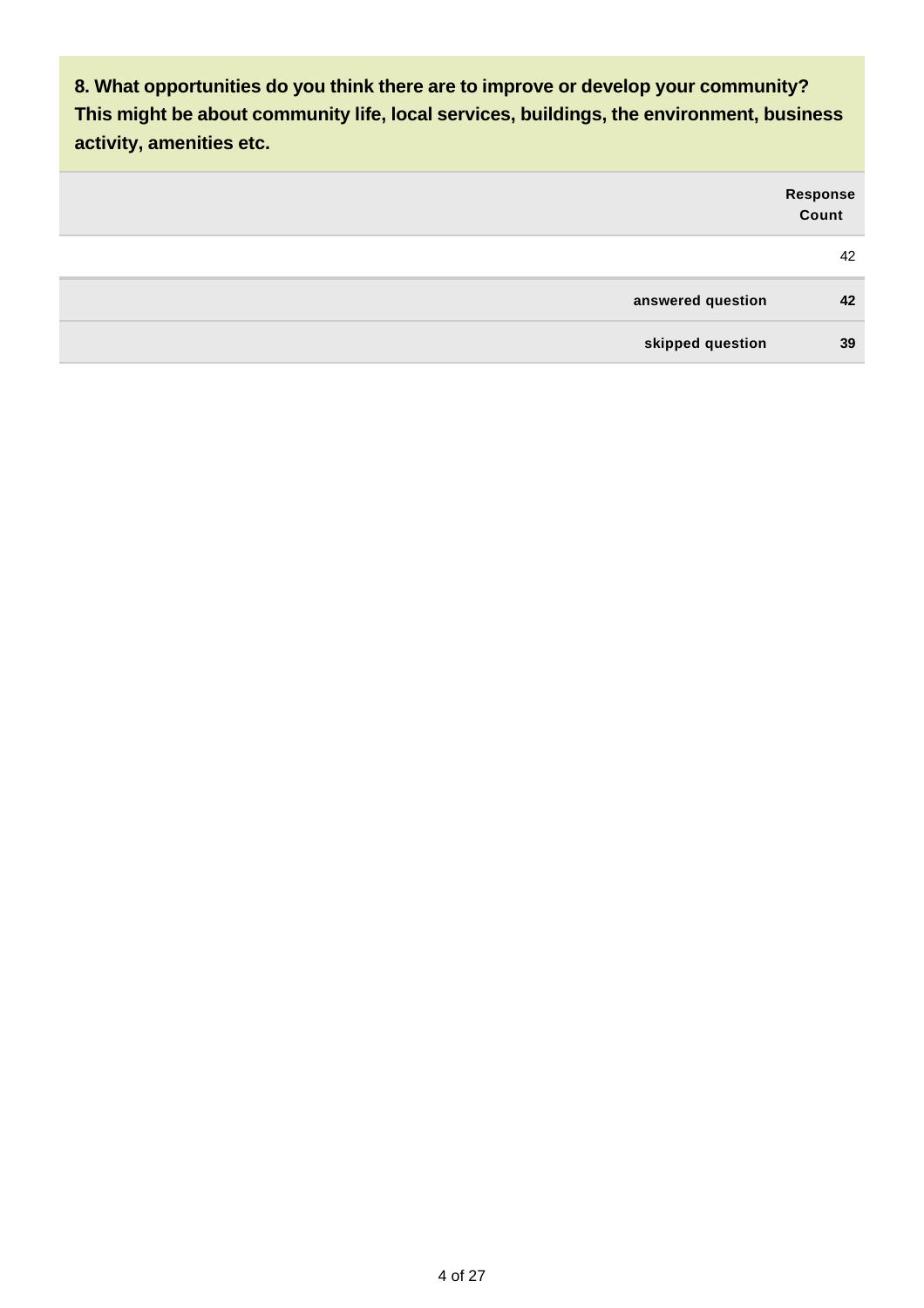**9. What do you think are the priorities for the community of Glenfarg? Here is a list of possible priorities, broadly categorised into services, environment, facilities and opportunities. Please take your time to choose the ones that you think are most important using the 'not important', 'low', 'medium' and 'high' tick boxes.**

|                                                                              | Not important | Low          | <b>Medium</b> | High       | Rating<br>Count |
|------------------------------------------------------------------------------|---------------|--------------|---------------|------------|-----------------|
| More or enhanced<br>activities/services for children and<br>young people     | $0.0\%$ (0)   | 19.0% (12)   | 39.7% (25)    | 41.3% (26) | 63              |
| Providing employment opportunities                                           | $10.8\%$ (7)  | 24.6% (16)   | 40.0% (26)    | 24.6% (16) | 65              |
| Providing learning and training                                              | $3.1\%$ (2)   | 31.3% (20)   | 48.4% (31)    | 17.2% (11) | 64              |
| Activities / services for older<br>people                                    | $0.0\%$ (0)   | $7.7\%$ (5)  | 53.8% (35)    | 38.5% (25) | 65              |
| Activities / services for people with<br>a disability                        | $0.0\%$ (0)   | 22.2% (14)   | 52.4% (33)    | 25.4% (16) | 63              |
| Access to community transport /<br>encouraging car groups and car<br>sharing | $7.7\%$ (5)   | $9.2\%$ (6)  | 53.8% (35)    | 29.2% (19) | 65              |
| Health promotion                                                             | $6.2\%$ (4)   | 29.2% (19)   | 36.9% (24)    | 27.7% (18) | 65              |
| Care services                                                                | $1.5\%$ (1)   | 18.5% (12)   | 46.2% (30)    | 33.8% (22) | 65              |
| Improving community buildings or<br>land                                     | $0.0\%$ (0)   | 16.2% (11)   | 42.6% (29)    | 41.2% (28) | 68              |
| Conservation / enhancement of the<br>natural environment                     | $1.5\%$ (1)   | $10.3\%$ (7) | 41.2% (28)    | 47.1% (32) | 68              |
| Conservation and promotion of<br>heritage                                    | $3.0\%$ (2)   | 16.4% (11)   | 44.8% (30)    | 35.8% (24) | 67              |
| Improving the appearance of the<br>village                                   | $1.5\%$ (1)   | $4.5\%$ (3)  | 35.8% (24)    | 58.2% (39) | 67              |
| Community renewable energy<br>schemes                                        | $6.0\%$ (4)   | 17.9% (12)   | 35.8% (24)    | 40.3% (27) | 67              |
| Adding to and improving the local<br>path network                            | $1.4\%$ (1)   | 15.9% (11)   | 31.9% (22)    | 50.7% (35) | 69              |
| Improving access to the natural<br>environment                               | $0.0\%$ (0)   | 18.8% (12)   | 51.6% (33)    | 29.7% (19) | 64              |
| Improving sports and recreational<br>access and facilities                   | $0.0\%$ (0)   | 20.0% (13)   | 36.9% (24)    | 43.1% (28) | 65              |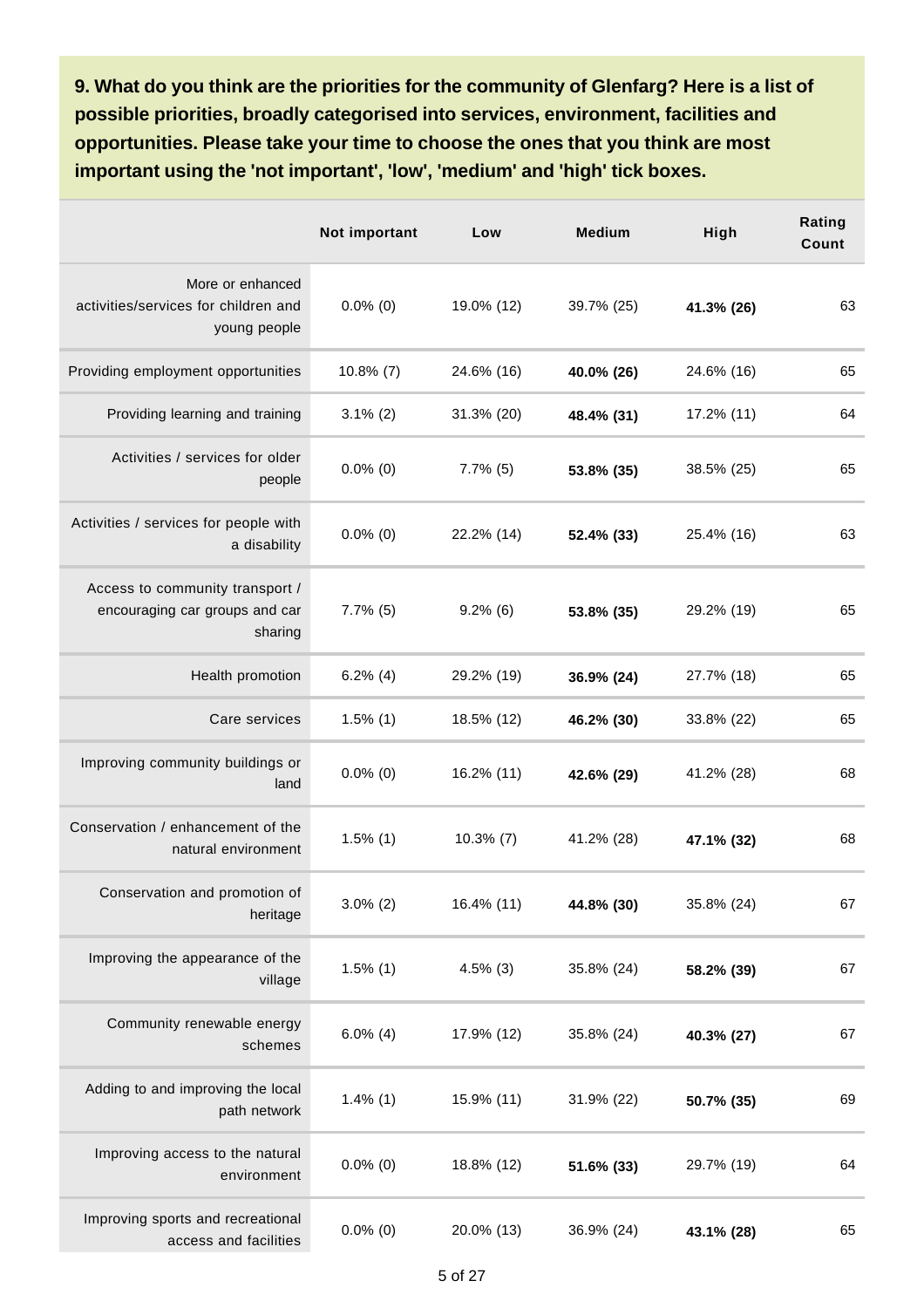| 65 | 32.3% (21)             | 49.2% (32) | 18.5% (12)   | $0.0\%$ (0)  | Improving play areas                                                                            |
|----|------------------------|------------|--------------|--------------|-------------------------------------------------------------------------------------------------|
| 64 | $12.5\%$ (8)           | 35.9% (23) | 45.3% (29)   | $7.8\%$ (5)  | Development of existing / more<br>tourist attractions                                           |
| 63 | 49.2% (31)             | 30.2% (19) | 17.5% (11)   | $3.2\%$ (2)  | Improving energy efficiency                                                                     |
| 67 | 25.4% (17)             | 46.3% (31) | 20.9% (14)   | $7.5\%$ (5)  | Improving availability of affordable<br>housing or supporting community<br>led housing projects |
| 66 | 36.4% (24)             | 53.0% (35) | $10.6\%$ (7) | $0.0\%$ (0)  | Enhancing community life e.g.<br>activities, events and spirit                                  |
| 62 | $12.9\%$ (8)           | 40.3% (25) | 35.5% (22)   | $11.3\%$ (7) | Promotion of the arts                                                                           |
| 67 | 28.4% (19)             | 41.8% (28) | 19.4% (13)   | $11.9\%$ (8) | Supporting apprenticeships                                                                      |
| 65 | 18.5% (12)             | 47.7% (31) | 26.2% (17)   | $7.7\%$ (5)  | Help with business start-ups                                                                    |
| 66 | 18.2% (12)             | 54.5% (36) | 24.2% (16)   | $3.0\%$ (2)  | Increasing the skills and know-how<br>of voluntary / community groups<br>and organisations      |
| 6  | Other (please specify) |            |              |              |                                                                                                 |
| 70 | answered question      |            |              |              |                                                                                                 |
| 11 | skipped question       |            |              |              |                                                                                                 |
|    |                        |            |              |              |                                                                                                 |

**10. The current upper limit of awards from the Lochelbank Fund is £2,000 per application. What are your thoughts on this? Do you think that this should remain the same?**

| <b>Response</b><br>Count | Response<br>Percent |     |
|--------------------------|---------------------|-----|
| 35                       | 52.2%               | Yes |
| 32                       | 47.8%               | No  |
| 67                       | answered question   |     |
| 14                       | skipped question    |     |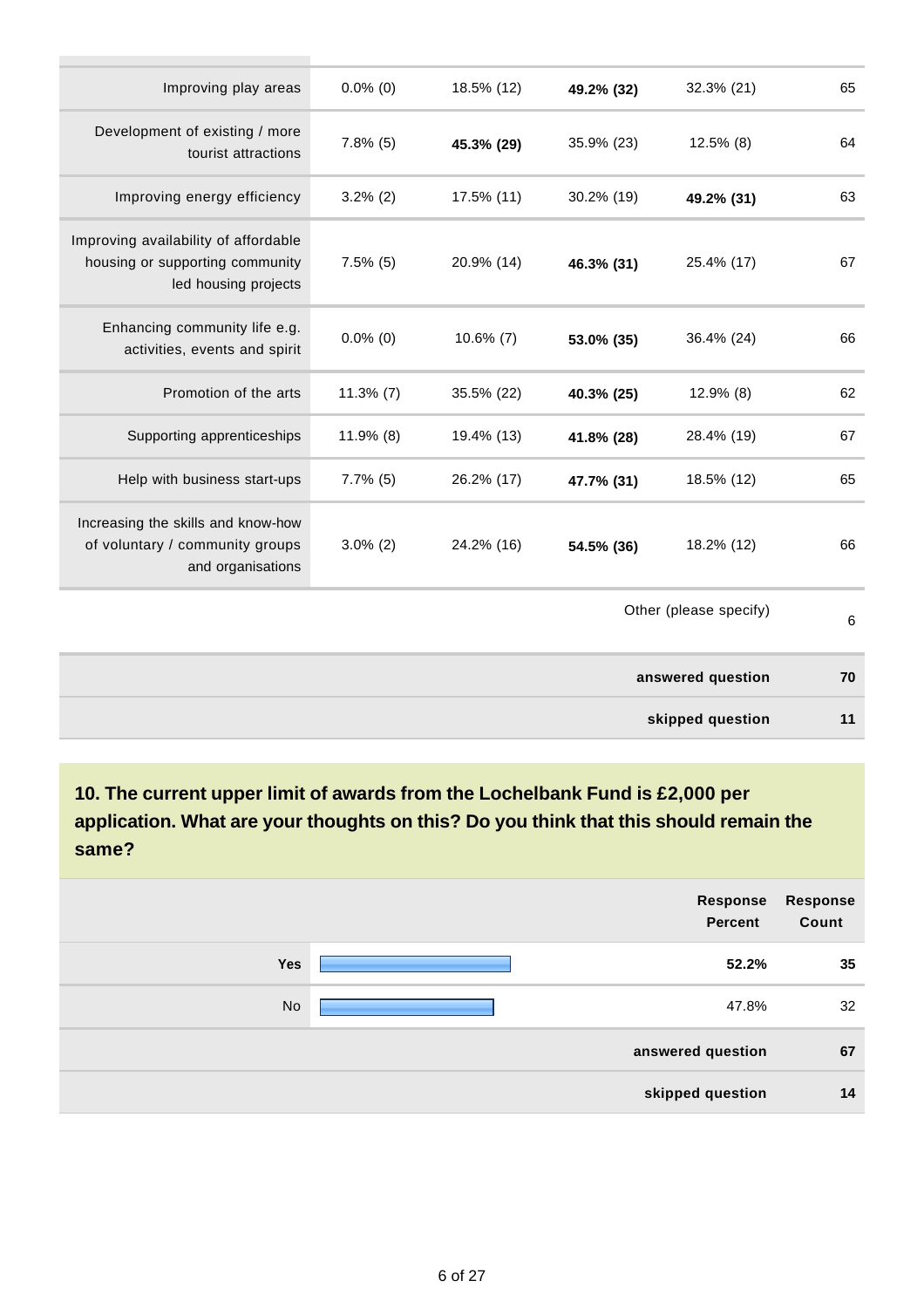### **11. If you answered 'no' to the previous question, do you think that it should increase or decrease?**

|          | <b>Yes</b>   | <b>No</b>                           | Rating<br>Count |
|----------|--------------|-------------------------------------|-----------------|
| Increase | 96.9% (31)   | $3.1\%$ (1)                         | 32              |
| Decrease | $33.3\%$ (2) | 66.7% (4)                           | 6               |
|          |              | How much should the upper limit be? | 32              |
|          |              | answered question                   | 33              |
|          |              | skipped question                    | 48              |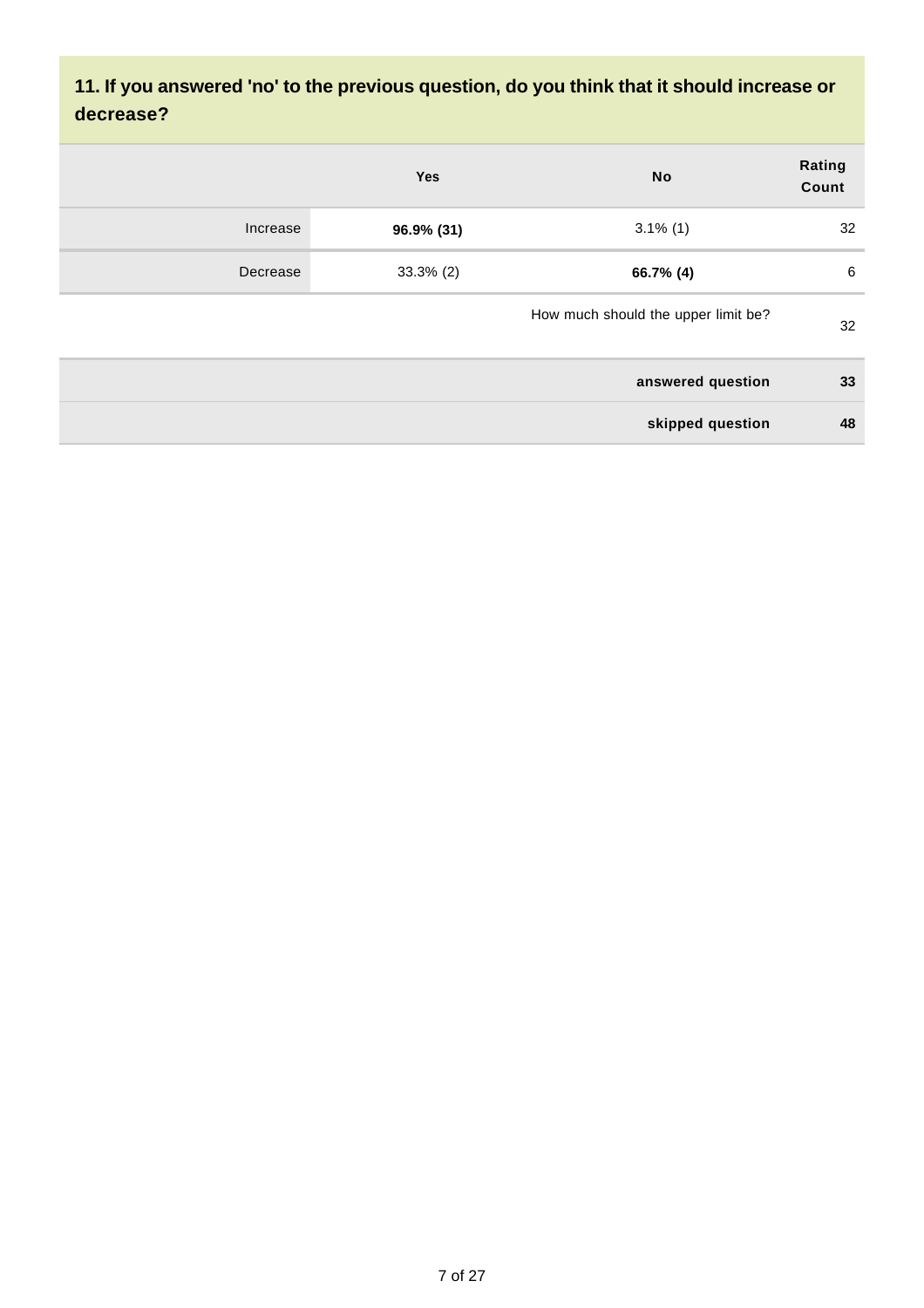| 12. What local activities do you already take part in? |                            |                           |  |  |
|--------------------------------------------------------|----------------------------|---------------------------|--|--|
|                                                        | <b>Response</b><br>Percent | Response<br>Count         |  |  |
| Arngask Church                                         | 36.9%                      | 24                        |  |  |
| Arngask School                                         | 10.8%                      | $\overline{7}$            |  |  |
| Accordian & Fiddle                                     | 1.5%                       | $\mathbf{1}$              |  |  |
| Baby & Toddlers                                        | 7.7%                       | $\sqrt{5}$                |  |  |
| <b>Badminton Club</b>                                  | 6.2%                       | $\overline{4}$            |  |  |
| <b>Beavers</b>                                         | 4.6%                       | $\ensuremath{\mathsf{3}}$ |  |  |
| <b>Book Groups</b>                                     | 16.9%                      | 11                        |  |  |
| <b>Bowling Club</b>                                    | 3.1%<br>Е                  | $\sqrt{2}$                |  |  |
| <b>Bridge Club</b>                                     | 4.6%<br>۰                  | $\sqrt{3}$                |  |  |
| B.U.D.                                                 | 12.3%                      | $\,8\,$                   |  |  |
| <b>Community Cinema</b>                                | 50.8%                      | 33                        |  |  |
| <b>Community Council</b>                               | 10.8%                      | $\overline{7}$            |  |  |
| Cubs                                                   | 1.5%                       | $\mathbf{1}$              |  |  |
| Curling - Men's                                        | 4.6%                       | 3                         |  |  |
| Curling - Women's                                      | $\blacksquare$<br>1.5%     | $\mathbf{1}$              |  |  |
| Dance Connect                                          | Π<br>1.5%                  | $\mathbf{1}$              |  |  |
| Folk Club                                              | 20.0%                      | 13                        |  |  |
| Football                                               | 3.1%<br>E                  | $\boldsymbol{2}$          |  |  |
| G.D.I.B.                                               | 30.8%                      | 20                        |  |  |
| <b>Glenfarg History Group</b>                          | 7.7%                       | $\sqrt{5}$                |  |  |
| Glenfarg 'Store-y' Club                                | 9.2%                       | $\,6\,$                   |  |  |
| <b>Glenfarg Oil Buying Syndicate</b>                   | 50.8%                      | 33                        |  |  |
| Knit & Natter                                          | 13.8%                      | $\boldsymbol{9}$          |  |  |
| Ladies' Badminton                                      | 4.6%                       | $\sqrt{3}$                |  |  |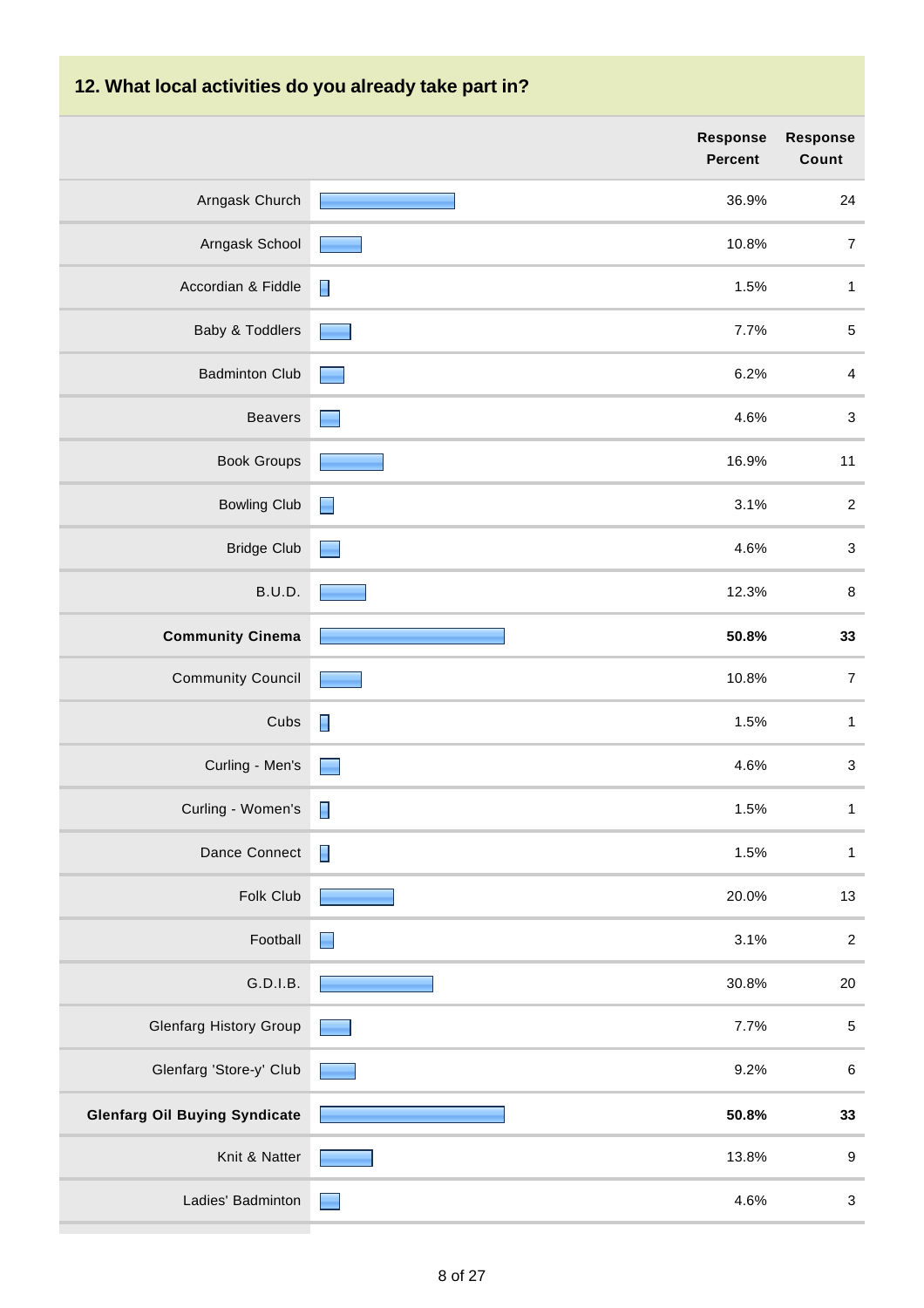| Local Vocal             | 18.5%                                                                                                                                                                                                                                  | 12               |
|-------------------------|----------------------------------------------------------------------------------------------------------------------------------------------------------------------------------------------------------------------------------------|------------------|
| Matthew Dance Academy   | 0.0%                                                                                                                                                                                                                                   | $\pmb{0}$        |
| Old Folks Association   | 15.4%                                                                                                                                                                                                                                  | $10$             |
| P.T.A. Group            | 1.5%<br>$\blacksquare$                                                                                                                                                                                                                 | $\mathbf{1}$     |
| Rainbows & Brownies     | 3.1%<br>$\Box$                                                                                                                                                                                                                         | $\boldsymbol{2}$ |
| <b>Red Cross</b>        | 1.5%<br>$\blacksquare$                                                                                                                                                                                                                 | $\mathbf{1}$     |
| Riding for the Disabled | 4.6%<br>$\blacksquare$                                                                                                                                                                                                                 | $\mathbf{3}$     |
| Scouts                  | 4.6%<br>and the contract of the contract of the contract of the contract of the contract of the contract of the contract of the contract of the contract of the contract of the contract of the contract of the contract of the contra | $\mathbf{3}$     |
| Soup & Chat             | 38.5%                                                                                                                                                                                                                                  | 25               |
| S Club                  | 0.0%                                                                                                                                                                                                                                   | $\pmb{0}$        |
| S.W.R.I.                | 16.9%                                                                                                                                                                                                                                  | 11               |
| Tennis Club             | 13.8%                                                                                                                                                                                                                                  | $\boldsymbol{9}$ |
| Village Hall            | 30.8%                                                                                                                                                                                                                                  | 20               |
| Wine Club               | 20.0%                                                                                                                                                                                                                                  | 13               |
| Yoga                    | 13.8%                                                                                                                                                                                                                                  | $\boldsymbol{9}$ |
|                         | Other (please specify)                                                                                                                                                                                                                 | $\,6\,$          |
|                         | answered question                                                                                                                                                                                                                      | 65               |
|                         | skipped question                                                                                                                                                                                                                       | 16               |

# **13. What other activities would you like to see happen in the village? Response Count** 29 **answered question 29 skipped question 52**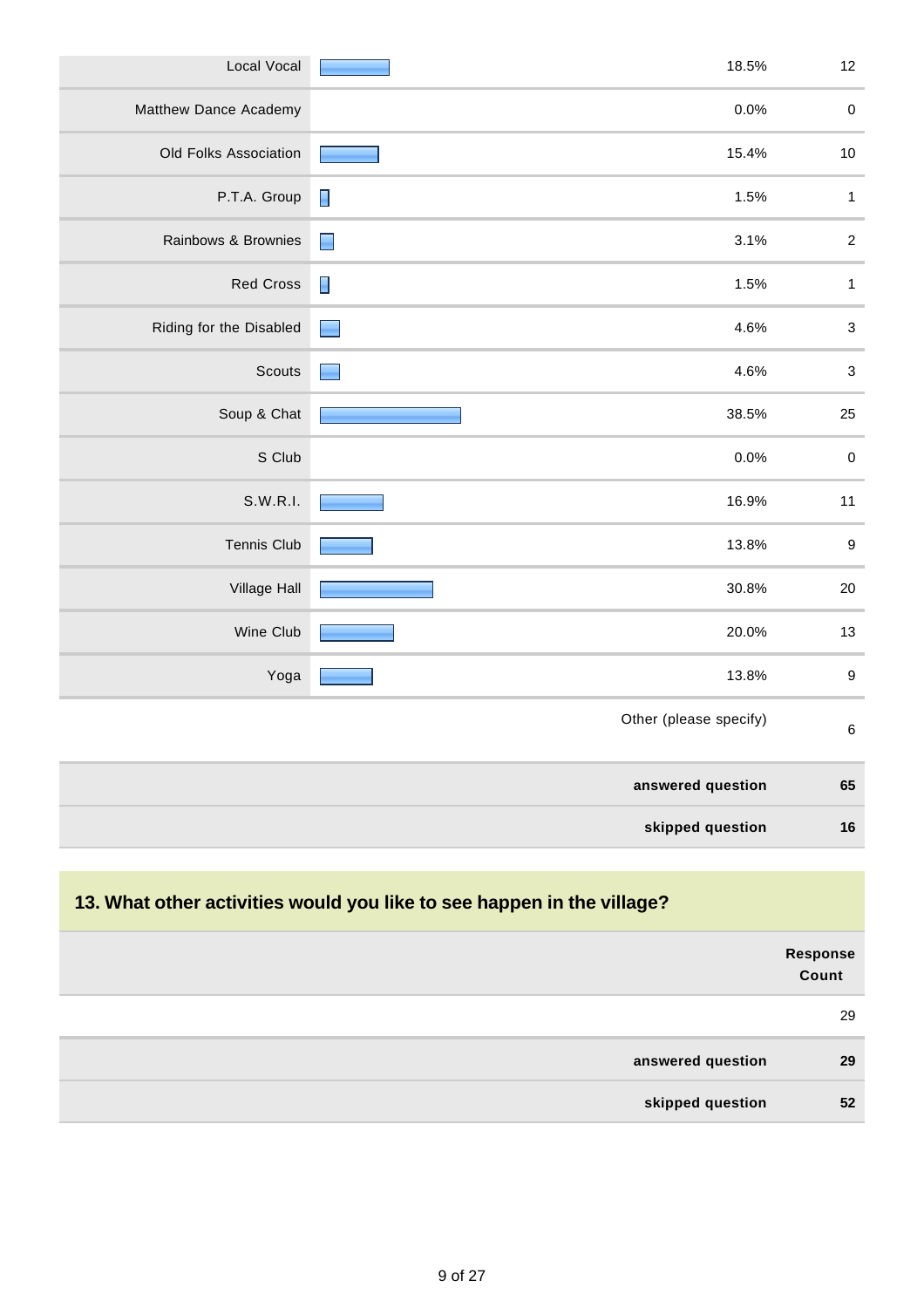| Page 2, Q3. What is your working status? |                                |                      |
|------------------------------------------|--------------------------------|----------------------|
|                                          | Self-employed but semi-retired | Oct 14, 2013 7:27 PM |
| 2                                        | Semi-retired                   | Oct 9, 2013 9:42 AM  |
| 3                                        | My employment is part time.    | Oct 8, 2013 1:44 PM  |
| 4                                        | various                        | Sep 26, 2013 3:51 PM |

| Page 2, Q4. How far do you travel to work? One-way only. |                               |                      |  |
|----------------------------------------------------------|-------------------------------|----------------------|--|
| 1                                                        | N/A                           | Oct 14, 2013 7:39 PM |  |
| 2                                                        | I work from home              | Oct 14, 2013 7:27 PM |  |
| 3                                                        | occassionally                 | Oct 10, 2013 5:42 PM |  |
| $\overline{4}$                                           | Not very far! See question 3! | Oct 8, 2013 8:17 PM  |  |
| 5                                                        | ?                             | Oct 6, 2013 3:25 PM  |  |
| 6                                                        | varies                        | Oct 3, 2013 5:43 PM  |  |
| 7                                                        | Don't work - retired          | Oct 1, 2013 8:39 AM  |  |
| 8                                                        | varied                        | Sep 26, 2013 3:51 PM |  |

| Page 2, Q5. How do you travel to work? Please tick all that apply. |                          |                      |
|--------------------------------------------------------------------|--------------------------|----------------------|
| $\mathbf{1}$                                                       | N/A                      | Oct 14, 2013 7:39 PM |
| 2                                                                  | Not Applicable           | Oct 14, 2013 7:27 PM |
| 3                                                                  | Work primarily from home | Oct 9, 2013 9:42 AM  |
| $\overline{4}$                                                     | See 3 & 4                | Oct 8, 2013 8:17 PM  |
| 5                                                                  | work from home           | Oct 8, 2013 5:32 PM  |
| 6                                                                  | As above                 | Oct 1, 2013 8:39 AM  |
| $\overline{7}$                                                     | air                      | Sep 26, 2013 4:28 PM |
| 8                                                                  | van                      | Sep 26, 2013 3:51 PM |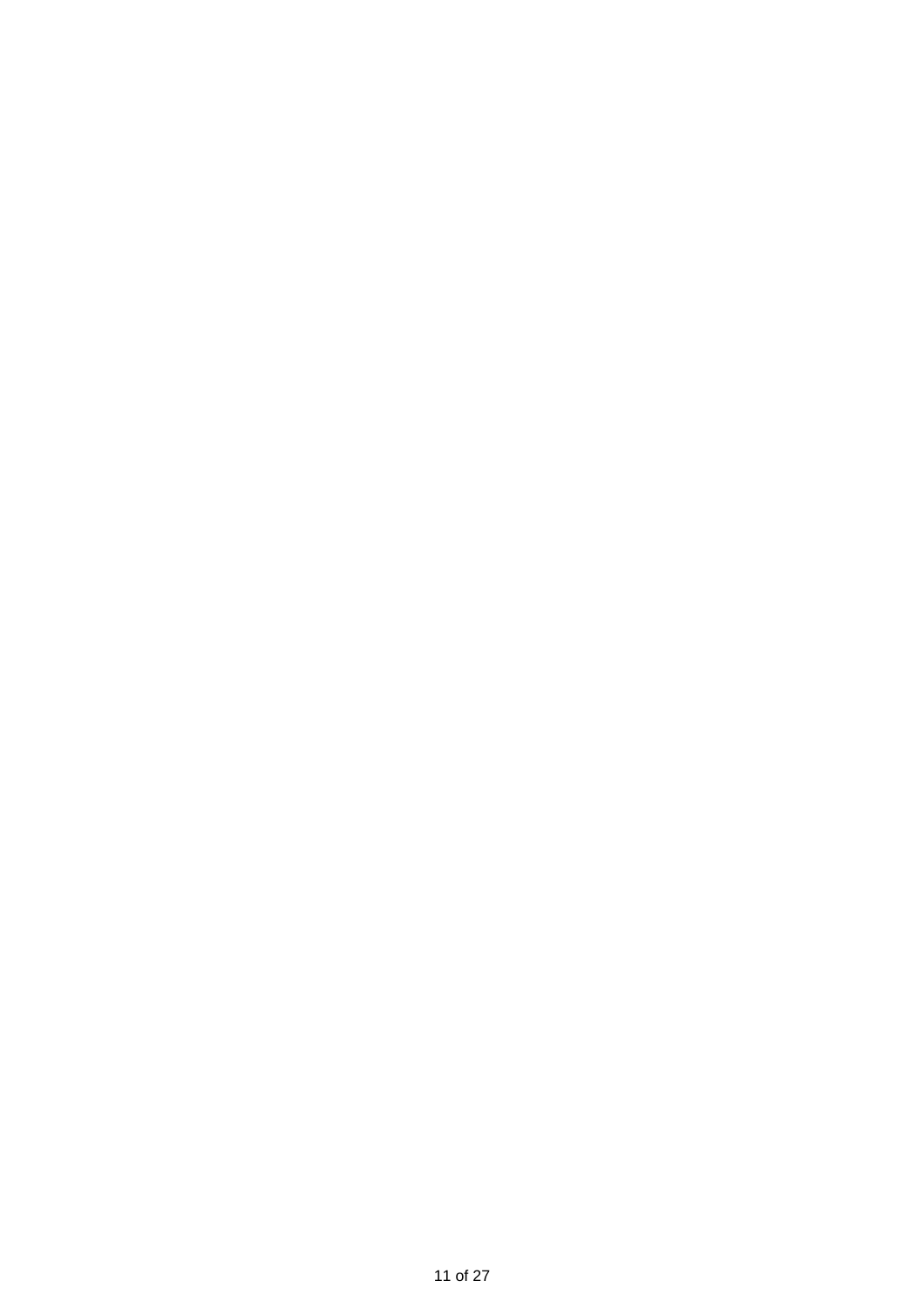#### **Page 3, Q6. What do you value and appreciate most about your community?**

| 1              | friendliness. sense of community. shop.                                                                                                                                                                                                                                | Oct 15, 2013 10:08 PM |
|----------------|------------------------------------------------------------------------------------------------------------------------------------------------------------------------------------------------------------------------------------------------------------------------|-----------------------|
| 2              | community spirit                                                                                                                                                                                                                                                       | Oct 15, 2013 11:21 AM |
| 3              | No 2nd page printed.                                                                                                                                                                                                                                                   | Oct 15, 2013 11:18 AM |
| 4              | No 2nd page printed.                                                                                                                                                                                                                                                   | Oct 15, 2013 11:16 AM |
| 5              | social spirit. Caring community. Enthusiasm and involvement. Village Store.                                                                                                                                                                                            | Oct 15, 2013 11:14 AM |
| $6\,$          | That people try to hold activities that all age groups can join into. That all<br>activities dont have a church connection. People care about the village. The<br>whole of the village has a say about what goes on rather than decisions<br>made behind closed doors. | Oct 15, 2013 11:11 AM |
| $\overline{7}$ | Peace and quiet. Neighbourliness. Friendliness of community. Rural location.<br>Feels quite safe. The hotel does the most amazing take away pizzas!                                                                                                                    | Oct 14, 2013 8:31 PM  |
| 8              | Friendly supportive community. Quiet, peaceful rural surroundings with<br>pleasant views. Central location convenient to major cities and attractions.                                                                                                                 | Oct 14, 2013 8:00 PM  |
| 9              | Peace and quiet with a friendly shop                                                                                                                                                                                                                                   | Oct 14, 2013 7:49 PM  |
| 10             | I live two and a half miles from the village and don't really partake in any<br>community activities.                                                                                                                                                                  | Oct 14, 2013 7:35 PM  |
| 11             | friendly, safe, proximity to countryside, school.                                                                                                                                                                                                                      | Oct 14, 2013 11:11 AM |
| 12             | The community spirit.                                                                                                                                                                                                                                                  | Oct 12, 2013 2:17 PM  |
| 13             | General frienliness. Community activities.                                                                                                                                                                                                                             | Oct 12, 2013 2:08 PM  |
| 14             | close caring community. Super Local Vocals. Safe environment. Local<br>newsletter, particularly old photos. Good reference diary.                                                                                                                                      | Oct 12, 2013 2:04 PM  |
| 15             | The range of facilities that are on hand in the village                                                                                                                                                                                                                | Oct 11, 2013 6:34 PM  |
| 16             | The Shop                                                                                                                                                                                                                                                               | Oct 10, 2013 9:33 PM  |
| 17             | No 2nd page printed.                                                                                                                                                                                                                                                   | Oct 10, 2013 5:50 PM  |
| 18             | Size of the village. Good community spirit. Impressive lot of clubs/activities<br>available. appreciate effort to keep the village an attractive environment.                                                                                                          | Oct 10, 2013 5:39 PM  |
| 19             | The size of the village. The friendliness of the population.                                                                                                                                                                                                           | Oct 10, 2013 5:31 PM  |
| 20             | quality of life. lovely surrounding.                                                                                                                                                                                                                                   | Oct 10, 2013 5:27 PM  |
| 21             | Safe friendly village with a good sense of community.                                                                                                                                                                                                                  | Oct 10, 2013 5:23 PM  |
| 22             | the people                                                                                                                                                                                                                                                             | Oct 10, 2013 12:38 PM |
| 23             | Peace and the friendliness                                                                                                                                                                                                                                             | Oct 9, 2013 9:46 AM   |
| 24             | The community spirt                                                                                                                                                                                                                                                    | Oct 8, 2013 8:23 PM   |
| 25             | My neighbours, their sense of community along with the wide range of<br>community activities available                                                                                                                                                                 | Oct 8, 2013 8:13 PM   |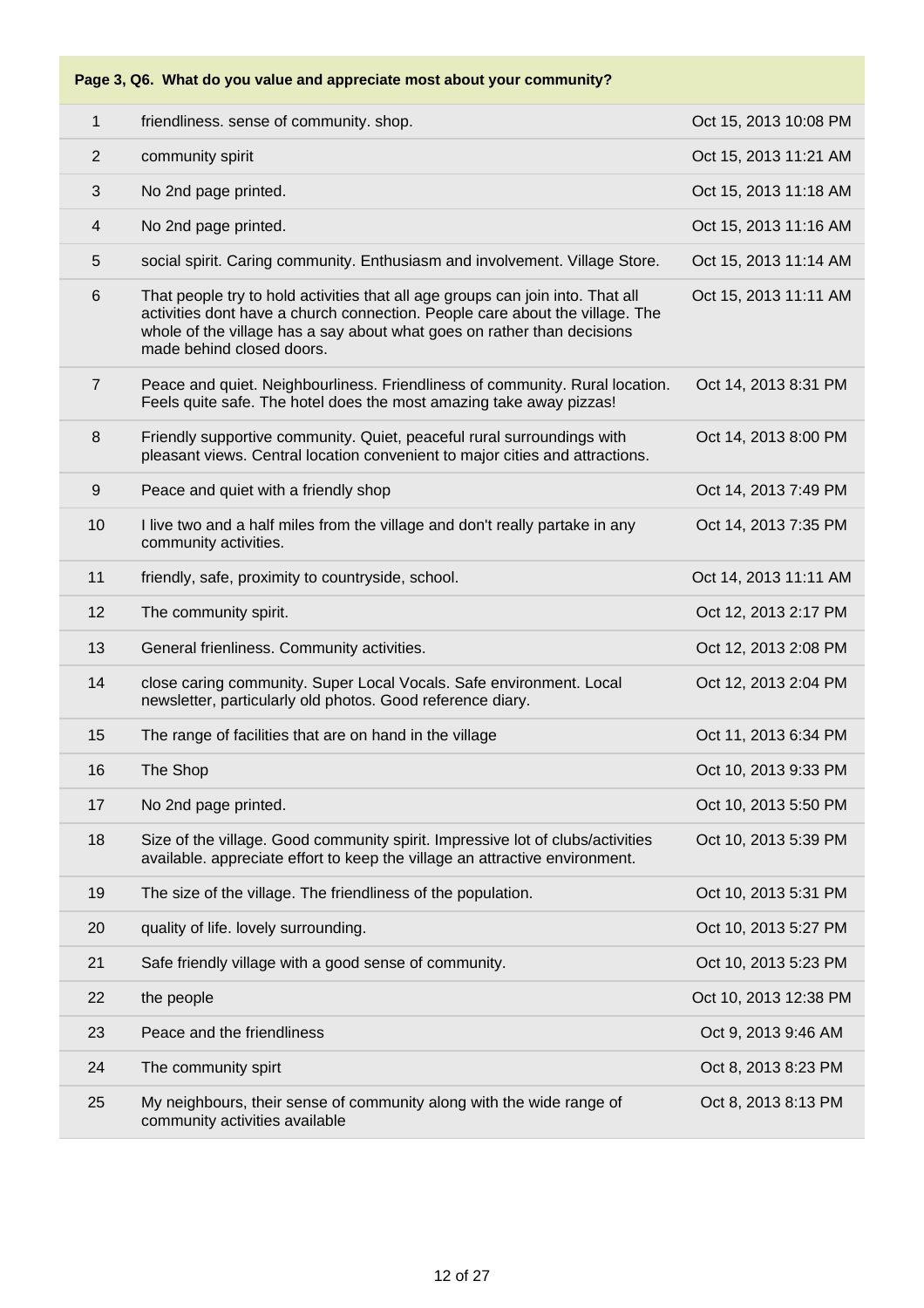### **Page 3, Q6. What do you value and appreciate most about your community?** 26 The sense of community and the fact that there is always someone who will know what you need......It can sometimes feel a little intrusive but the benefits outweight this. Oct 8, 2013 6:54 PM 27 sense of belonging and knowing there is always someone who would help you out if you needed help Oct 8, 2013 5:40 PM 28 1. The close knit community atmosphere. 2. Rural location. 3. Clubs and activities to get involved in. Oct 8, 2013 1:49 PM 29 No 2nd page printed 29 No 2nd page printed 29 No 2nd page 10 No 2nd page 10 No 2nd page 10 No 2nd page 10 No 30 friendly and welcoming community **30** friendly and welcoming community 31 Close knit community working together for a better environment. Oct 6, 2013 3:22 PM 32 Community spirit. A sense of belonging. Community spirit. A sense of belonging. 33 Shop Flower displays. Having garage and Hotel. Contract the Cost 3, 2013 5:45 PM 34 You can live in the community as an individual but have access to group events and support if required Oct 3, 2013 2:23 PM 35 Pleasant countryside,nice people, good school, New York Cost 3, 2013 6:51 AM 36 The sense of community spirit and well-being that exists. Oct 1, 2013 8:50 AM 37 Friendliness and location Oct 1, 2013 8:44 AM 38 safe community. Pub. Sep 30, 2013 5:00 PM 39 safe and secure community. Shop Hotel Sep 30, 2013 4:56 PM 40 shop. Sep 29, 2013 2:25 PM 41 Community support. School. Sep 29, 2013 2:22 PM 42 Community spirit. Shop. Community minded and talented people who give their time. Sep 29, 2013 2:19 PM 43 communication between clubs. cleanliness and tidyness. Sep 26, 2013 4:22 PM And The Community Shop Hall Hotel Sep 26, 2013 4:13 PM 45 Friendliness Shop Pub Sep 26, 2013 4:10 PM 46 size of village shop open spaces Sep 26, 2013 4:06 PM 47 friendliness and close knit community Sep 26, 2013 3:57 PM 48 Friendly interaction of friends and neighbours. Sep 26, 2013 3:50 PM 49 Friendly neighbourhood Sep 25, 2013 10:32 AM 50 The friendly welcoming attitude of the resident. Sep 23, 2013 8:58 PM 51 friends, accessibility, environment, Sep 23, 2013 5:04 PM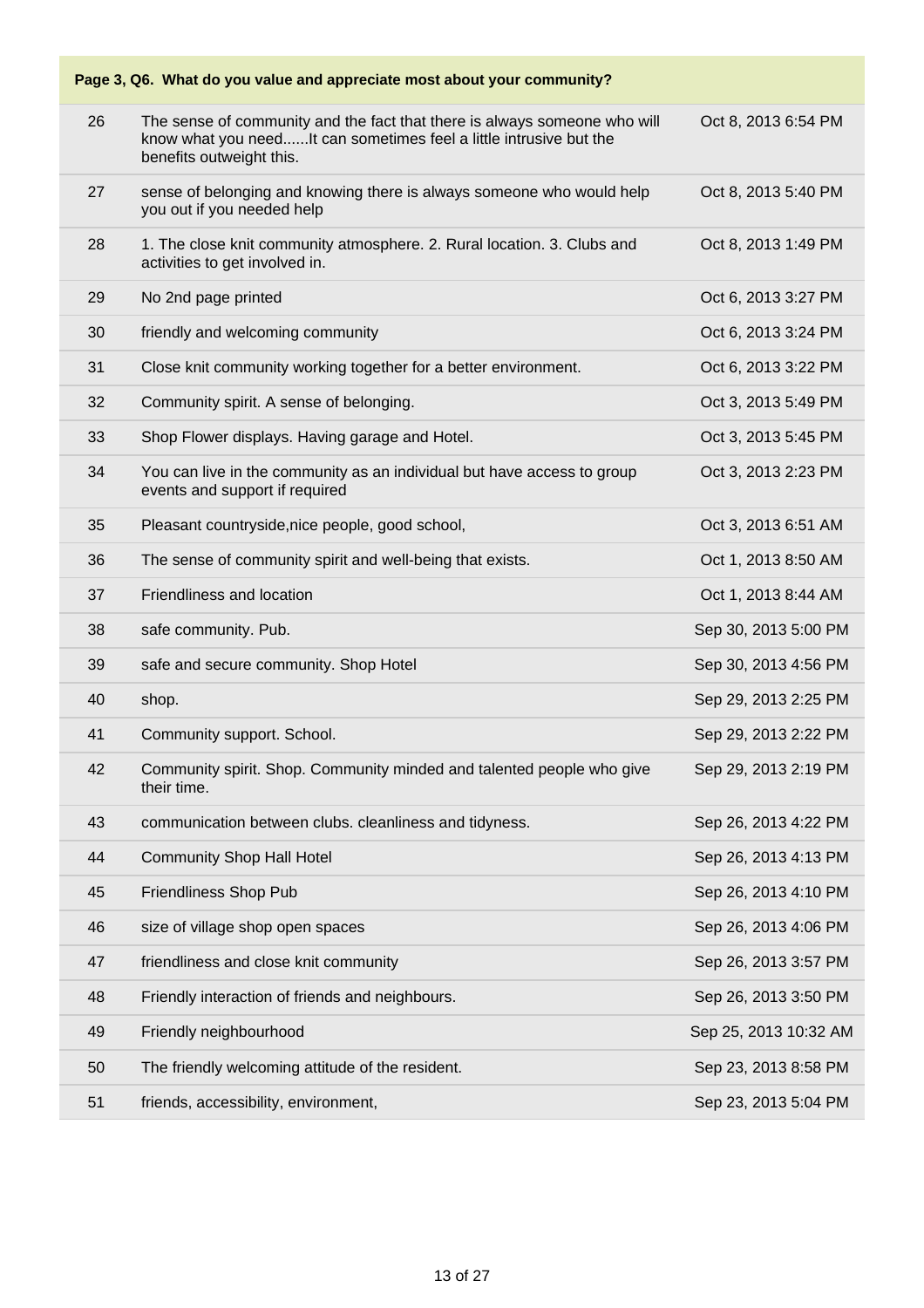| Page 3, Q6. What do you value and appreciate most about your community? |                                                                                                                                                                                                                              |                      |  |
|-------------------------------------------------------------------------|------------------------------------------------------------------------------------------------------------------------------------------------------------------------------------------------------------------------------|----------------------|--|
| 52                                                                      | Peace and quiet and being left alone to get on with family life. Really nice<br>village green and hall. 'In Bloom' folks do a great job, really like the Railway<br>Halt.                                                    | Sep 23, 2013 7:38 AM |  |
| 53                                                                      | Friendliness of people of all ages, very supportive community, good choice<br>of clubs, welcoming to incomers, great shop, good village hall, pub, hotel and<br>garage, lovely setting, proximity to cities and countryside. | Sep 8, 2013 7:42 PM  |  |
| 54                                                                      | Colective responsibility Know people well                                                                                                                                                                                    | Sep 7, 2013 10:28 PM |  |
| 55                                                                      | Rural peace and quiet, friendliness,"can do attitude"                                                                                                                                                                        | Sep 6, 2013 10:23 PM |  |
|                                                                         |                                                                                                                                                                                                                              |                      |  |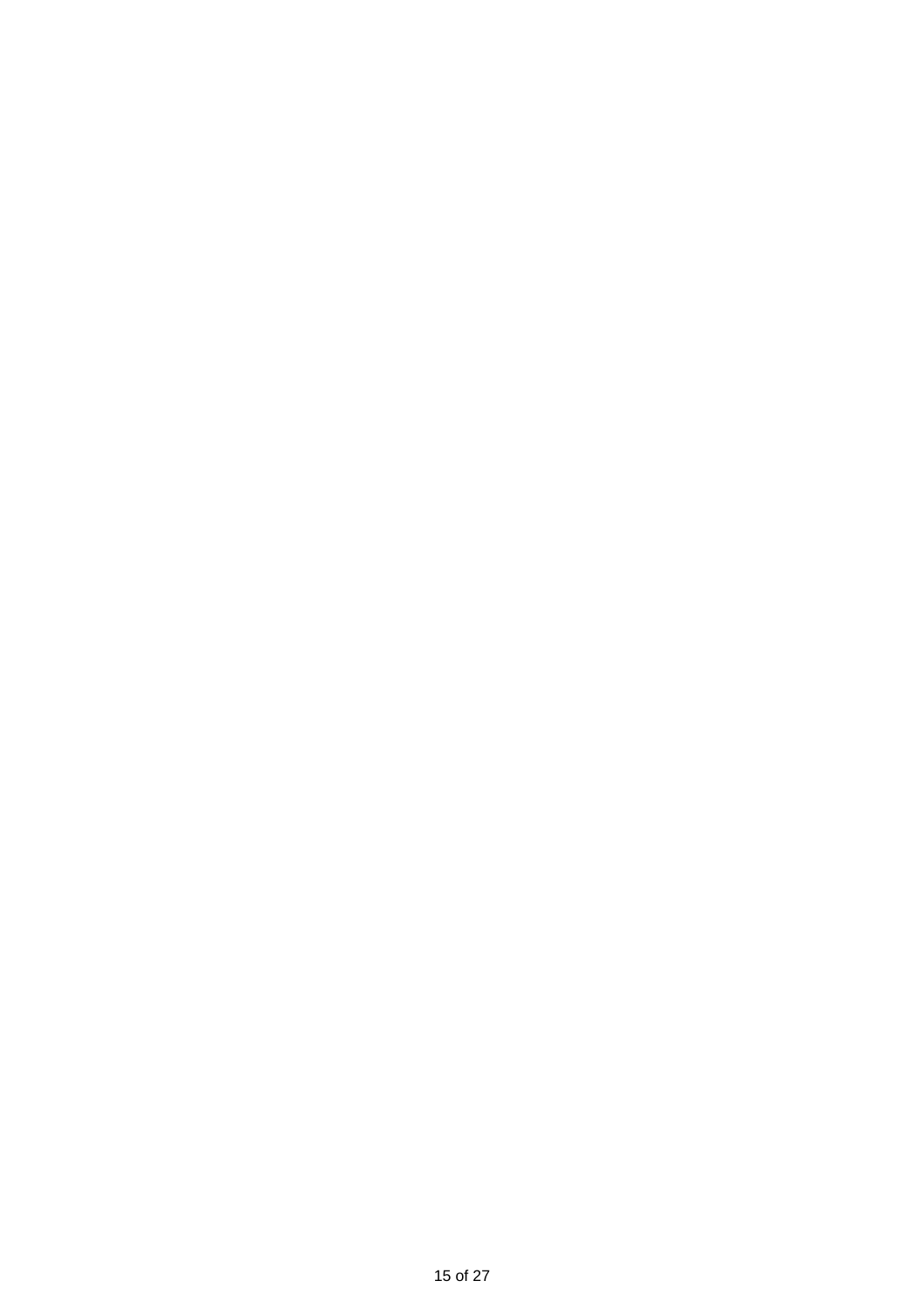#### **Page 3, Q7. What would you like to change about your community?**

| 1              | better integration between villagers and commuters. financial help for the<br>Community Council to advertise activities.                                                                                                                                                                                                                                                                                                            | Oct 15, 2013 10:08 PM |
|----------------|-------------------------------------------------------------------------------------------------------------------------------------------------------------------------------------------------------------------------------------------------------------------------------------------------------------------------------------------------------------------------------------------------------------------------------------|-----------------------|
| $\overline{2}$ | direct access to the motorway.                                                                                                                                                                                                                                                                                                                                                                                                      | Oct 15, 2013 11:21 AM |
| 3              | Get rid of the Lomond. make Greenbank Road one way.                                                                                                                                                                                                                                                                                                                                                                                 | Oct 15, 2013 11:11 AM |
| $\overline{4}$ | Not that much.                                                                                                                                                                                                                                                                                                                                                                                                                      | Oct 14, 2013 8:31 PM  |
| 5              | Training dog owners to pick up their dog's waste. Demolish the hotel in main<br>street by compulsory purchaseorder if necessary. It's a disgrace.                                                                                                                                                                                                                                                                                   | Oct 14, 2013 8:00 PM  |
| 6              | Nothing                                                                                                                                                                                                                                                                                                                                                                                                                             | Oct 14, 2013 7:49 PM  |
| $\overline{7}$ | Since I am not really a part of the community I can't comment. But, I do miss<br>a proper post office in the village.                                                                                                                                                                                                                                                                                                               | Oct 14, 2013 7:35 PM  |
| 8              | Certain people need to take responsibility for their surroundings. Some<br>properties are absolute dumps and effect on the environment as well as the<br>property prices in the area.                                                                                                                                                                                                                                               | Oct 12, 2013 2:17 PM  |
| 9              | Bus service. No evening service. No connecting services.                                                                                                                                                                                                                                                                                                                                                                            | Oct 12, 2013 2:08 PM  |
| 10             | Still find the odd dog turd on the pavement.                                                                                                                                                                                                                                                                                                                                                                                        | Oct 12, 2013 2:04 PM  |
| 11             | The mentality of groups "looking after their own". There is no joined up<br>thinking, everyone looks after what they want to look after, for example the<br>Bowling Club. The fact its used one day a week in the summer for historical<br>reasons is sheer lunacy! There is also a dire problem of people sitting and<br>discussing and getting a bee in their bonet about things that are generally<br>not really that important. | Oct 11, 2013 6:34 PM  |
| 12             | Country dancing on Friday nights.                                                                                                                                                                                                                                                                                                                                                                                                   | Oct 10, 2013 5:42 PM  |
| 13             | Demolish Lomond Hotel. Prevent dangerous parking in Main St. Increase<br>hall capacity and add bar facility. unbelievably missed opportunity when the<br>hall was altered at a huge cost with little improvement.                                                                                                                                                                                                                   | Oct 10, 2013 5:39 PM  |
| 14             | Easier access to smaller flats and properties for older people.                                                                                                                                                                                                                                                                                                                                                                     | Oct 10, 2013 5:31 PM  |
| 15             | Provision od sheltered/retirement housing. Enforcements of speed limits.                                                                                                                                                                                                                                                                                                                                                            | Oct 10, 2013 5:27 PM  |
| 16             | Demolish Lomond Hotel                                                                                                                                                                                                                                                                                                                                                                                                               | Oct 10, 2013 5:23 PM  |
| 17             | I would like a better tennis pavillion as there are almost 1/10th of the village<br>community as members. I would also like there to be a mains gas supply                                                                                                                                                                                                                                                                          | Oct 8, 2013 8:13 PM   |
| 18             | to have people who are pedantic about things and not care about community<br>spirit to realise that it takes effort to create a good community and that<br>causing unnecessary friction for petty reasons is not for the greater good                                                                                                                                                                                               | Oct 8, 2013 5:40 PM   |
| 19             | 1. Get rid of eye sores to improve the look. (Lomond Hotel, Old Hairdressers<br>shop) 2. Continue and expand Glenfarg in Bloom or similar initiatives.                                                                                                                                                                                                                                                                              | Oct 8, 2013 1:49 PM   |
| 20             | keep it as it is                                                                                                                                                                                                                                                                                                                                                                                                                    | Oct 6, 2013 3:24 PM   |
| 21             | Reduce speed limits on all minor roads.                                                                                                                                                                                                                                                                                                                                                                                             | Oct 3, 2013 5:49 PM   |
|                |                                                                                                                                                                                                                                                                                                                                                                                                                                     |                       |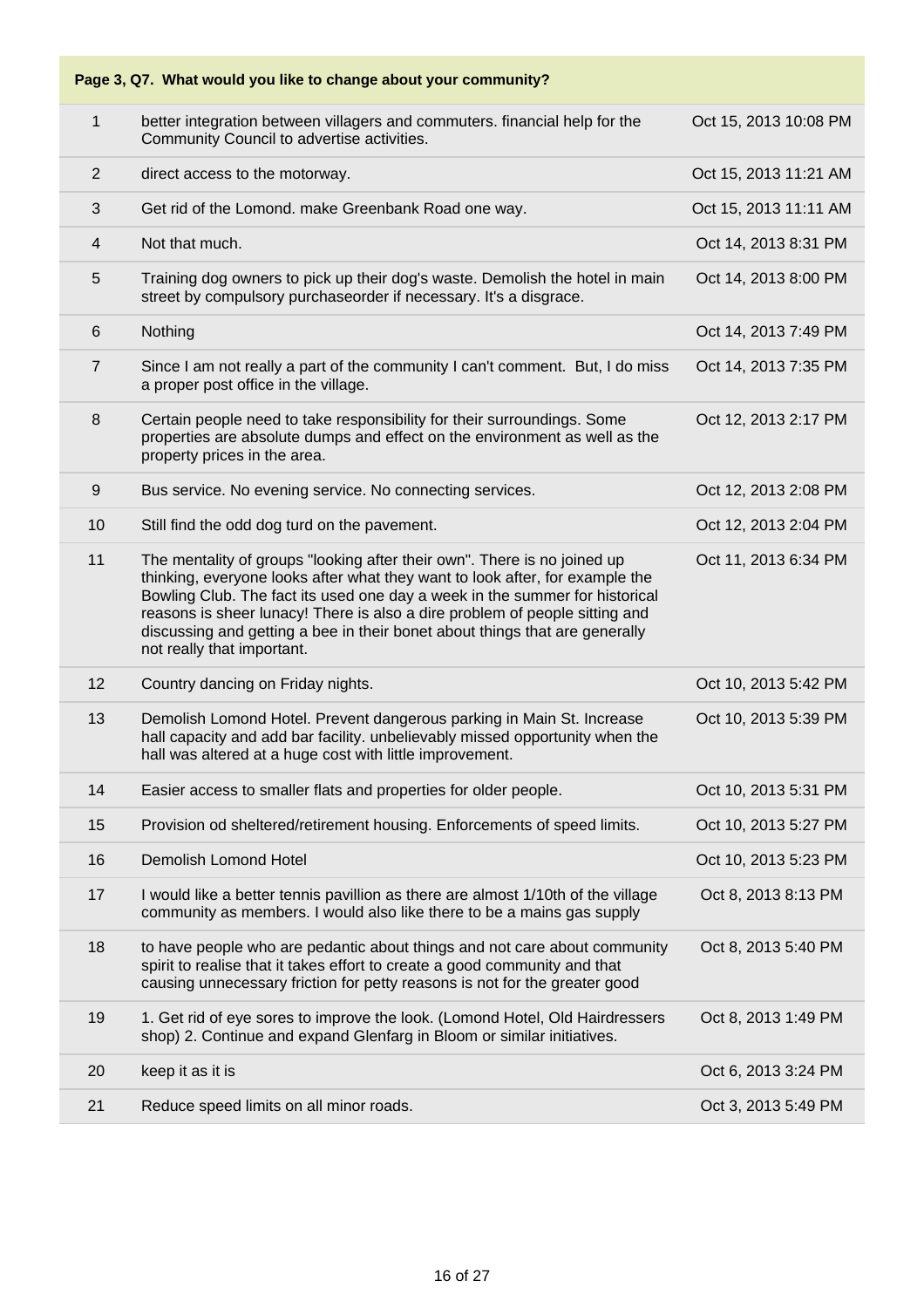| Page 3, Q7. What would you like to change about your community? |                                                                                                                                                                                                                                                               |                       |  |
|-----------------------------------------------------------------|---------------------------------------------------------------------------------------------------------------------------------------------------------------------------------------------------------------------------------------------------------------|-----------------------|--|
| 22                                                              | Improved bus service                                                                                                                                                                                                                                          | Oct 3, 2013 5:45 PM   |  |
| 23                                                              | Attract more local business, cease interfering do gooders with no knowledge<br>or history of Glenfarg or the peole                                                                                                                                            | Oct 3, 2013 2:23 PM   |  |
| 24                                                              | Knock down the lomond hotel                                                                                                                                                                                                                                   | Oct 3, 2013 6:51 AM   |  |
| 25                                                              | To encourage more of the population to get involved in community groups                                                                                                                                                                                       | Oct 1, 2013 8:50 AM   |  |
| 26                                                              | Demolish the Lomond Hotel                                                                                                                                                                                                                                     | Oct 1, 2013 8:44 AM   |  |
| 27                                                              | Extend orchard behind school to provide free fruit for the village.                                                                                                                                                                                           | Sep 30, 2013 5:00 PM  |  |
| 28                                                              | Demolish Lomond Hotel. Ensure rights of way are kept open.                                                                                                                                                                                                    | Sep 30, 2013 4:56 PM  |  |
| 29                                                              | Improved bus service especially evenings. Get rid of Lomond Hotel.                                                                                                                                                                                            | Sep 29, 2013 2:25 PM  |  |
| 30                                                              | Access to mains gas. Remove Lomond Hotel.                                                                                                                                                                                                                     | Sep 29, 2013 2:22 PM  |  |
| 31                                                              | WC in park. Demolish the Lomond Hotel                                                                                                                                                                                                                         | Sep 29, 2013 2:19 PM  |  |
| 32                                                              | demolish the Lomond Hotel                                                                                                                                                                                                                                     | Sep 26, 2013 4:30 PM  |  |
| 33                                                              | Access to land, too many padlocks around. Control of overhanging hedges.<br>Parking restrictions on Main St. Demolition of old hotel Stop Glenfarg football<br>club churning up the park with cars.                                                           | Sep 26, 2013 4:10 PM  |  |
| 34                                                              | demolition of Lomond Hotel Improvement of park                                                                                                                                                                                                                | Sep 26, 2013 4:06 PM  |  |
| 35                                                              | help for elderly                                                                                                                                                                                                                                              | Sep 26, 2013 3:57 PM  |  |
| 36                                                              | The involvement of younger generations so the load doesnt always fall on<br>the same shoulders.                                                                                                                                                               | Sep 26, 2013 3:50 PM  |  |
| 37                                                              | More local footpaths                                                                                                                                                                                                                                          | Sep 25, 2013 10:32 AM |  |
| 38                                                              | Greater attendance at the local church to ensure that it remains open and a<br>integral part of life.                                                                                                                                                         | Sep 23, 2013 8:58 PM  |  |
| 39                                                              | poor maintenance of public roads                                                                                                                                                                                                                              | Sep 23, 2013 5:04 PM  |  |
| 40                                                              | Knock down the remnants of the Lomond Hotel and (although it happens<br>very infrequently) prevent loud exchanges in the Main Street usually on a<br>Saturday night (but that really doesn't happen very often and I suspect it<br>probably involves alcohol) | Sep 23, 2013 7:38 AM  |  |
| 41                                                              | Nothing.                                                                                                                                                                                                                                                      | Sep 8, 2013 7:42 PM   |  |
| 42                                                              | nothing                                                                                                                                                                                                                                                       | Sep 7, 2013 10:28 PM  |  |
| 43                                                              | Provision for young people and teenagers Better transport links for those<br>without cars                                                                                                                                                                     | Sep 6, 2013 10:23 PM  |  |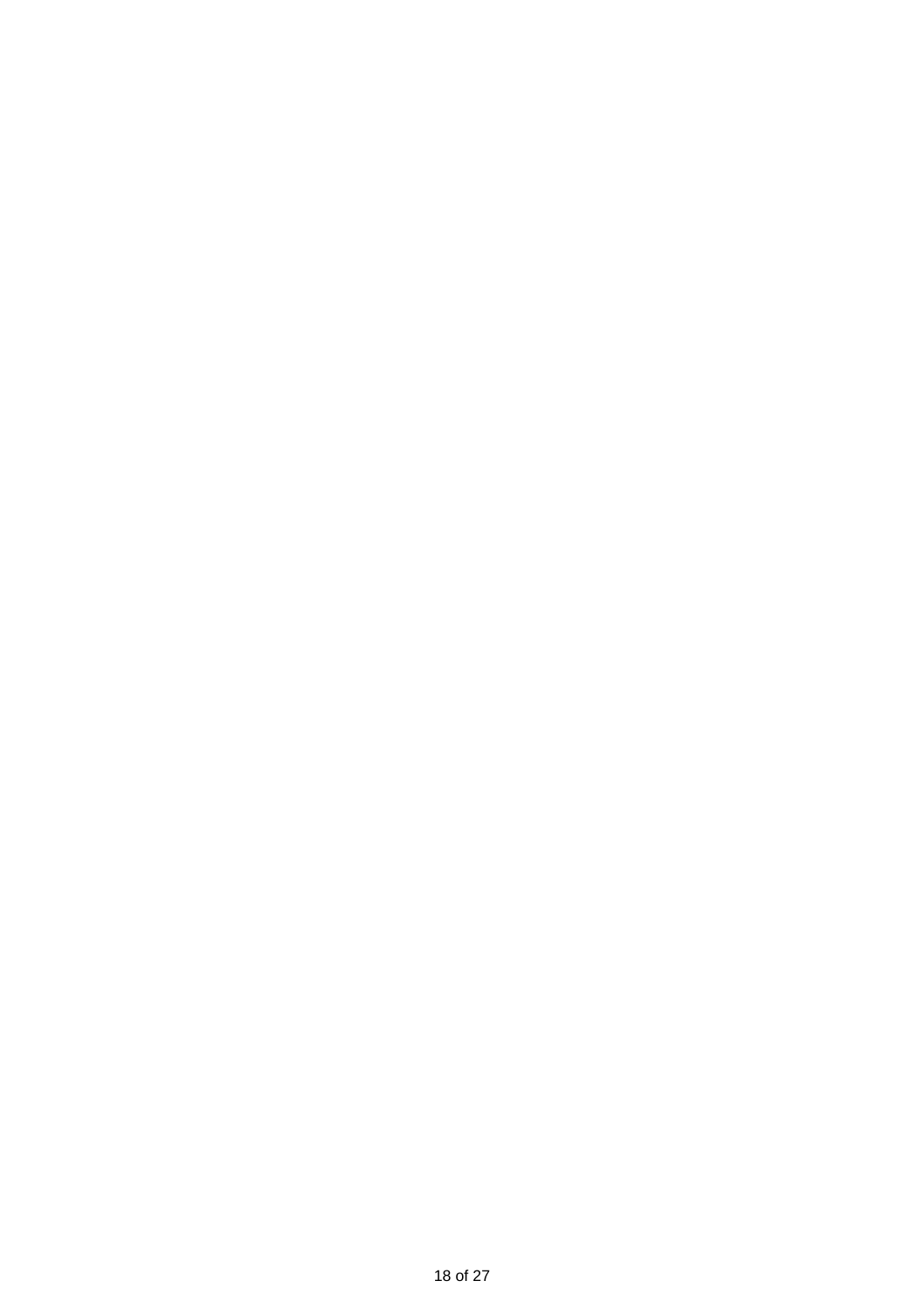**Page 3, Q8. What opportunities do you think there are to improve or develop your community? This might be about community life, local services, buildings, the environment, business activity, amenities etc.**

| 1              | MLomond Hotel changing.ore frequent buses.                                                                                                                                                                                                                                                                                                          | Oct 15, 2013 10:08 PM |
|----------------|-----------------------------------------------------------------------------------------------------------------------------------------------------------------------------------------------------------------------------------------------------------------------------------------------------------------------------------------------------|-----------------------|
| $\overline{2}$ | more regular bus service, especially early mornings. Priority for gritting and<br>snow ploughing instead of the Gateside road which is not a bus route.                                                                                                                                                                                             | Oct 15, 2013 11:21 AM |
| 3              | Improvements to village hall. additional lighting. Sound insulation. solar<br>panels to reduce energy bills.                                                                                                                                                                                                                                        | Oct 15, 2013 11:14 AM |
| 4              | More modern amenities into the park ie. skateboard area. youth club with<br>communal computer games.                                                                                                                                                                                                                                                | Oct 15, 2013 11:11 AM |
| 5              | Better bus service - more frequent Exploration of sound baffling of motorway<br>Knocking down The Lomond Community orchard Community renewable<br>energy scheme                                                                                                                                                                                     | Oct 14, 2013 8:31 PM  |
| 6              | Connection of Duncrievie to main sewage system. Connection to main gas<br>supply to stop dependency on oil and give a choice of fuel. Improved<br>network of paths across farmland to give a wider choice of routes around<br>Duncrievie, Drunzie and Glenfarg.                                                                                     | Oct 14, 2013 8:00 PM  |
| $\overline{7}$ | More paths for walking.                                                                                                                                                                                                                                                                                                                             | Oct 14, 2013 7:49 PM  |
| 8              | I don't feel equipped to comment on this, apart from same comment as (7)<br>above re: post office.                                                                                                                                                                                                                                                  | Oct 14, 2013 7:35 PM  |
| $9\,$          | post office back please, even part time would do. Demolish Lomond hotel, an<br>eyesore now for too many years!                                                                                                                                                                                                                                      | Oct 14, 2013 11:11 AM |
| 10             | Demolish the Lomond. Develop something sensible in it's place.                                                                                                                                                                                                                                                                                      | Oct 12, 2013 2:17 PM  |
| 11             | Something for older children. Meeting area to suit their needs. Provision of<br>energy schemes. ie help to buy solar panels etc with community energy<br>going into the grid.                                                                                                                                                                       | Oct 12, 2013 2:08 PM  |
| 12             | Buildings. Redevelop the Lomond Hotel. Fund a flat for young<br>couples. Drainage run off at Greenbank Road and the Avenue requires<br>attention.                                                                                                                                                                                                   | Oct 12, 2013 2:04 PM  |
| 13             | The biggest eye sore is the disused hotel. It needs to come down. Another<br>thing is to do with parking, particularly around the Main Street/Greenbank<br>Road junction. Also, whilst we have a pretty good bus service, is it worth<br>exploring with Stagecoach the possibility of making the first bus of the day to<br>Perth slightly earlier? | Oct 11, 2013 6:34 PM  |
| 14             | Build a new pavilion in Wallace park. Construction of a greyhound stadium<br>Construction of a crazy golf course.                                                                                                                                                                                                                                   | Oct 10, 2013 5:39 PM  |
| 15             | Development of the Lomond Hotel for retires people. A one way traffic<br>system through the village. Closer link between church and school.                                                                                                                                                                                                         | Oct 10, 2013 5:31 PM  |
| 16             | Replace the changing facilities in Wallace Park. Build a pavilion that can be<br>used for the fete etc.                                                                                                                                                                                                                                             | Oct 10, 2013 5:23 PM  |
| 17             | Re-develop the Lomond Hotel!                                                                                                                                                                                                                                                                                                                        | Oct 9, 2013 9:46 AM   |
| 18             | Many, but it takes people so much time doing all the form filling for Grant<br>applications etc                                                                                                                                                                                                                                                     | Oct 8, 2013 8:13 PM   |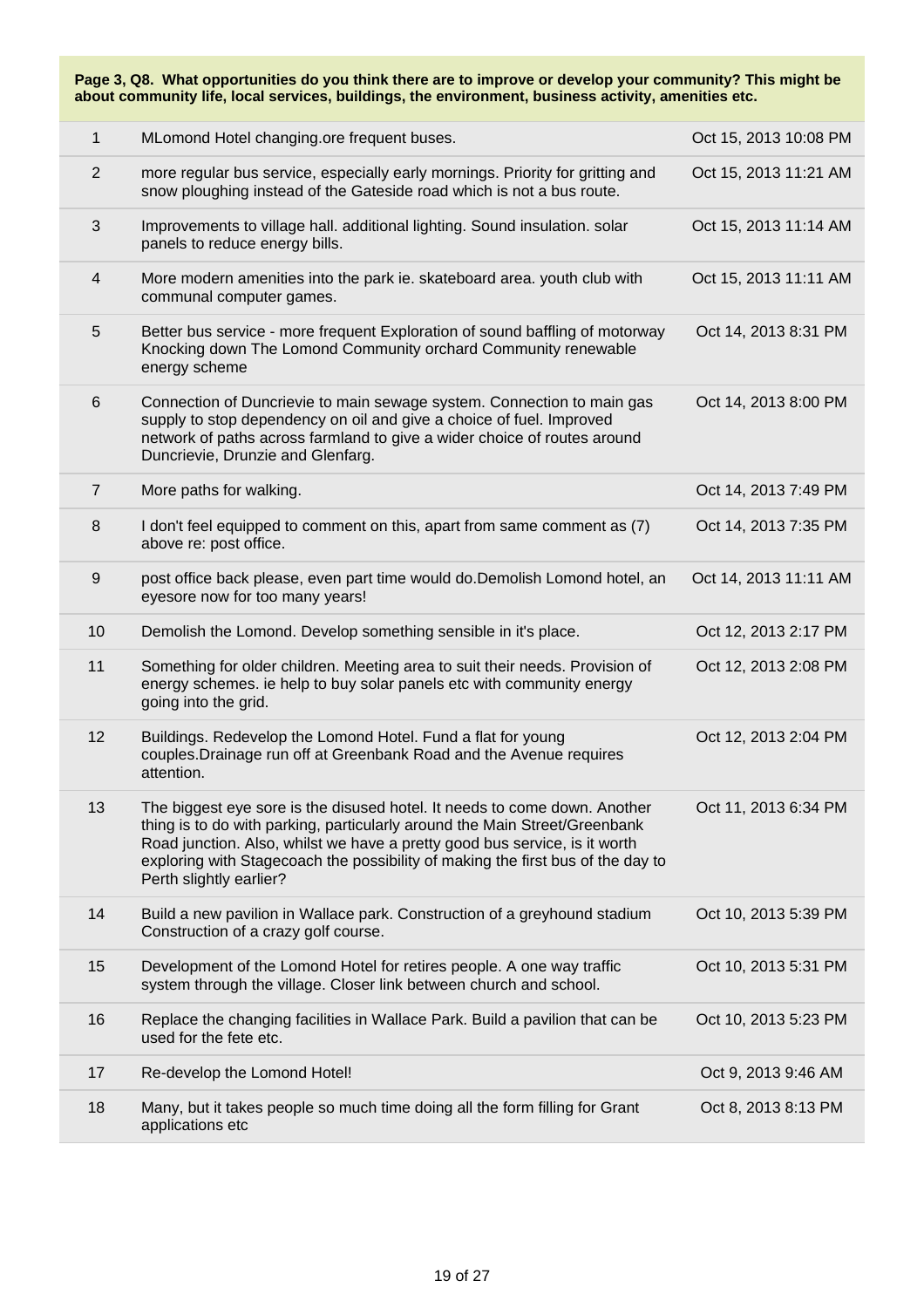**Page 3, Q8. What opportunities do you think there are to improve or develop your community? This might be about community life, local services, buildings, the environment, business activity, amenities etc.**

| 19 | Lomond Hotel needs to go                                                                                                                                                                                                                                                                                                                                                                                                                        | Oct 8, 2013 6:54 PM   |
|----|-------------------------------------------------------------------------------------------------------------------------------------------------------------------------------------------------------------------------------------------------------------------------------------------------------------------------------------------------------------------------------------------------------------------------------------------------|-----------------------|
| 20 | Glenfarg facebook page for posting things available for sale, events coming<br>up and notices about schools, traffic etc etc                                                                                                                                                                                                                                                                                                                    | Oct 8, 2013 5:40 PM   |
| 21 | 1. Demolish The Lomond Hotel. 2. Make Greenbank Road and Ladeside a<br>one way traffic system. 3. Put double yellow lines by Glenfarg Hotel junction<br>to stop parked vehicles obscuring vision. 4. Ensure good use is made of the<br>Lochill Wind Farm fund to the very best benefit for the village and parish. 5.<br>Demolish or re-develop the Toilet/Football changing rooms in Wallace Park<br>for the benefit of all village clubs etc. | Oct 8, 2013 1:49 PM   |
| 22 | provision of public toilets. Changing room in the park.                                                                                                                                                                                                                                                                                                                                                                                         | Oct 3, 2013 5:49 PM   |
| 23 | Demolish Lomond Hotel Clubs and amenities                                                                                                                                                                                                                                                                                                                                                                                                       | Oct 3, 2013 5:45 PM   |
| 24 | Build units for letting to local businesses rather than lose the income they<br>generate to other areas, more visits by library van and mobile bank.                                                                                                                                                                                                                                                                                            | Oct 3, 2013 2:23 PM   |
| 25 | Bettervpark for the children                                                                                                                                                                                                                                                                                                                                                                                                                    | Oct 3, 2013 6:51 AM   |
| 26 | A post office                                                                                                                                                                                                                                                                                                                                                                                                                                   | Oct 1, 2013 8:44 AM   |
| 27 | Footpath network. Piping at the end of the avenue to stop flooding.                                                                                                                                                                                                                                                                                                                                                                             | Sep 30, 2013 5:00 PM  |
| 28 | Allotments. Plant more trees. Footpath signage map. Cycle tracks.                                                                                                                                                                                                                                                                                                                                                                               | Sep 30, 2013 4:56 PM  |
| 29 | Snow patrol team.                                                                                                                                                                                                                                                                                                                                                                                                                               | Sep 29, 2013 2:22 PM  |
| 30 | cycle paths and walking routes.                                                                                                                                                                                                                                                                                                                                                                                                                 | Sep 29, 2013 2:19 PM  |
| 31 | Better use of the village park                                                                                                                                                                                                                                                                                                                                                                                                                  | Sep 26, 2013 4:30 PM  |
| 32 | a community shop to be run by clubs on a rotational basis. find empty<br>premises.                                                                                                                                                                                                                                                                                                                                                              | Sep 26, 2013 4:22 PM  |
| 33 | Community energy project                                                                                                                                                                                                                                                                                                                                                                                                                        | Sep 26, 2013 4:13 PM  |
| 34 | a web site promoting the services of businesses operating in the area. A<br>catalogue of people who may enjoy a visit from other members of the<br>community.                                                                                                                                                                                                                                                                                   | Sep 26, 2013 4:01 PM  |
| 35 | cycle way                                                                                                                                                                                                                                                                                                                                                                                                                                       | Sep 26, 2013 3:57 PM  |
| 36 | More attention to the state of the roads. Continual patching isnt good.                                                                                                                                                                                                                                                                                                                                                                         | Sep 26, 2013 3:50 PM  |
| 37 | environmental improvements including upgrading of Wallace Park                                                                                                                                                                                                                                                                                                                                                                                  | Sep 25, 2013 10:32 AM |
| 38 | More activities for teenagers.                                                                                                                                                                                                                                                                                                                                                                                                                  | Sep 23, 2013 8:58 PM  |
| 39 | Knock down the Lomond Hotel Provide community storage facilities                                                                                                                                                                                                                                                                                                                                                                                | Sep 23, 2013 5:04 PM  |
| 40 | There is limited land in the 'central' area so I'm not clear on what is possible.<br>I also don't have a sense of the demographics of the village eg it seems like<br>only a limited number of children judging by the school size etc.                                                                                                                                                                                                         | Sep 23, 2013 7:38 AM  |
| 41 | Replace the Lomond Hotel with nice accommodation. It's such an eyesore                                                                                                                                                                                                                                                                                                                                                                          | Sep 8, 2013 7:42 PM   |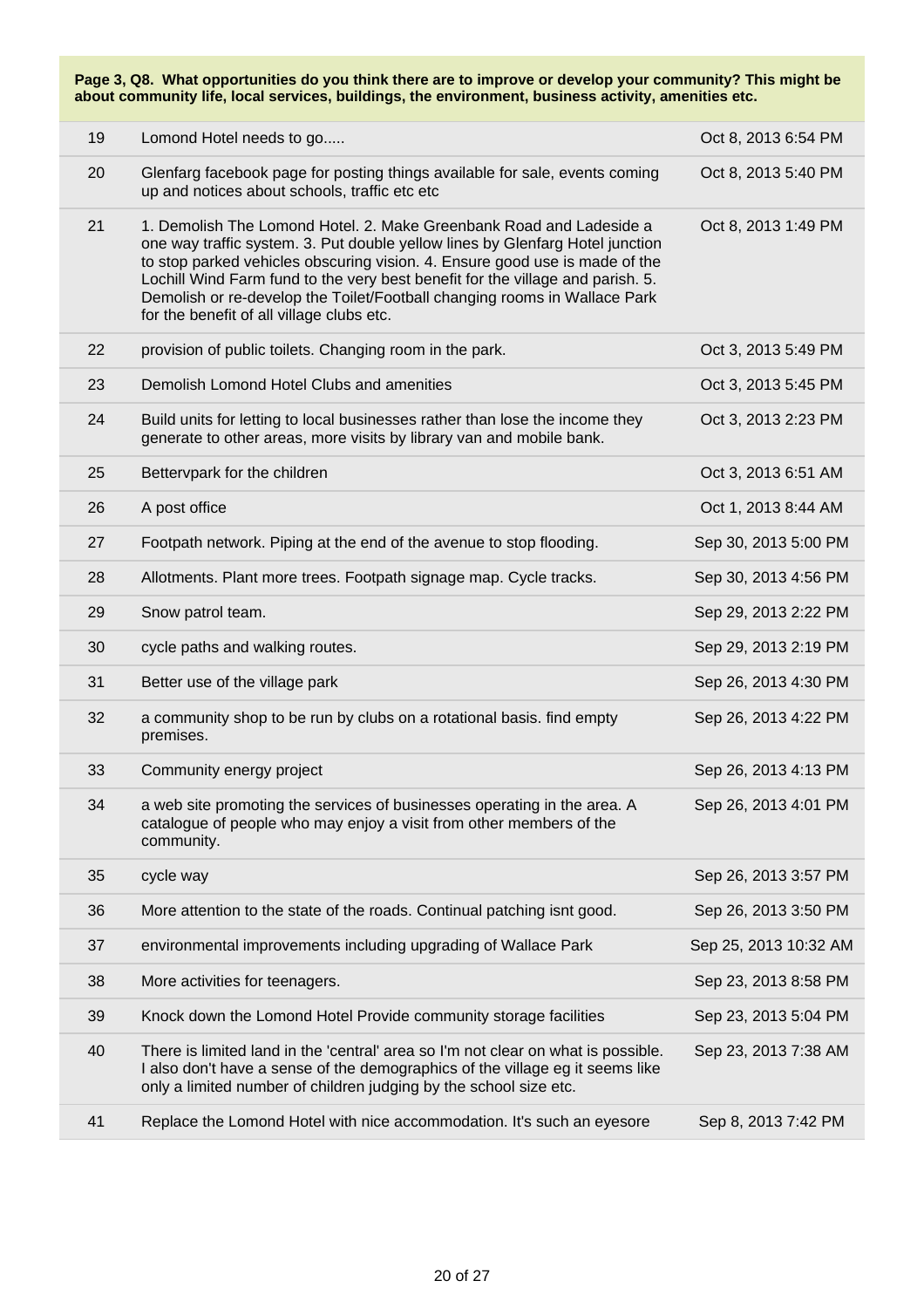| Page 3, Q8. What opportunities do you think there are to improve or develop your community? This might be<br>about community life, local services, buildings, the environment, business activity, amenities etc. |                                                                                                  |                      |
|------------------------------------------------------------------------------------------------------------------------------------------------------------------------------------------------------------------|--------------------------------------------------------------------------------------------------|----------------------|
|                                                                                                                                                                                                                  | and spoils the look of the village. A wee community coffee shop/tearoom<br>would be good.        |                      |
| 42                                                                                                                                                                                                               | More activities for senior school children Outdoor gym activities Removal of<br>the Lomond Hotel | Sep 7, 2013 10:28 PM |
|                                                                                                                                                                                                                  |                                                                                                  |                      |

**Page 3, Q9. What do you think are the priorities for the community of Glenfarg? Here is a list of possible priorities, broadly categorised into services, environment, facilities and opportunities. Please take your time to choose the ones that you think are most important using the 'not important', 'low', 'm...**

|                | Local emergency tel number.                                              | Oct 12, 2013 2:04 PM |
|----------------|--------------------------------------------------------------------------|----------------------|
| 2              | childcare services, before and after school service.                     | Oct 10, 2013 5:49 PM |
| 3              | Traffic management in Greenbank Road. Parking restrictions at junctions. | Oct 10, 2013 5:31 PM |
| $\overline{4}$ | Yellow lines in Greenbank Road at end of Hayfield Road                   | Oct 10, 2013 5:27 PM |
| 5              | support for volunteers and baby sitting.                                 | Oct 3, 2013 5:49 PM  |
| 6              | provide flood defences                                                   | Sep 30, 2013 5:00 PM |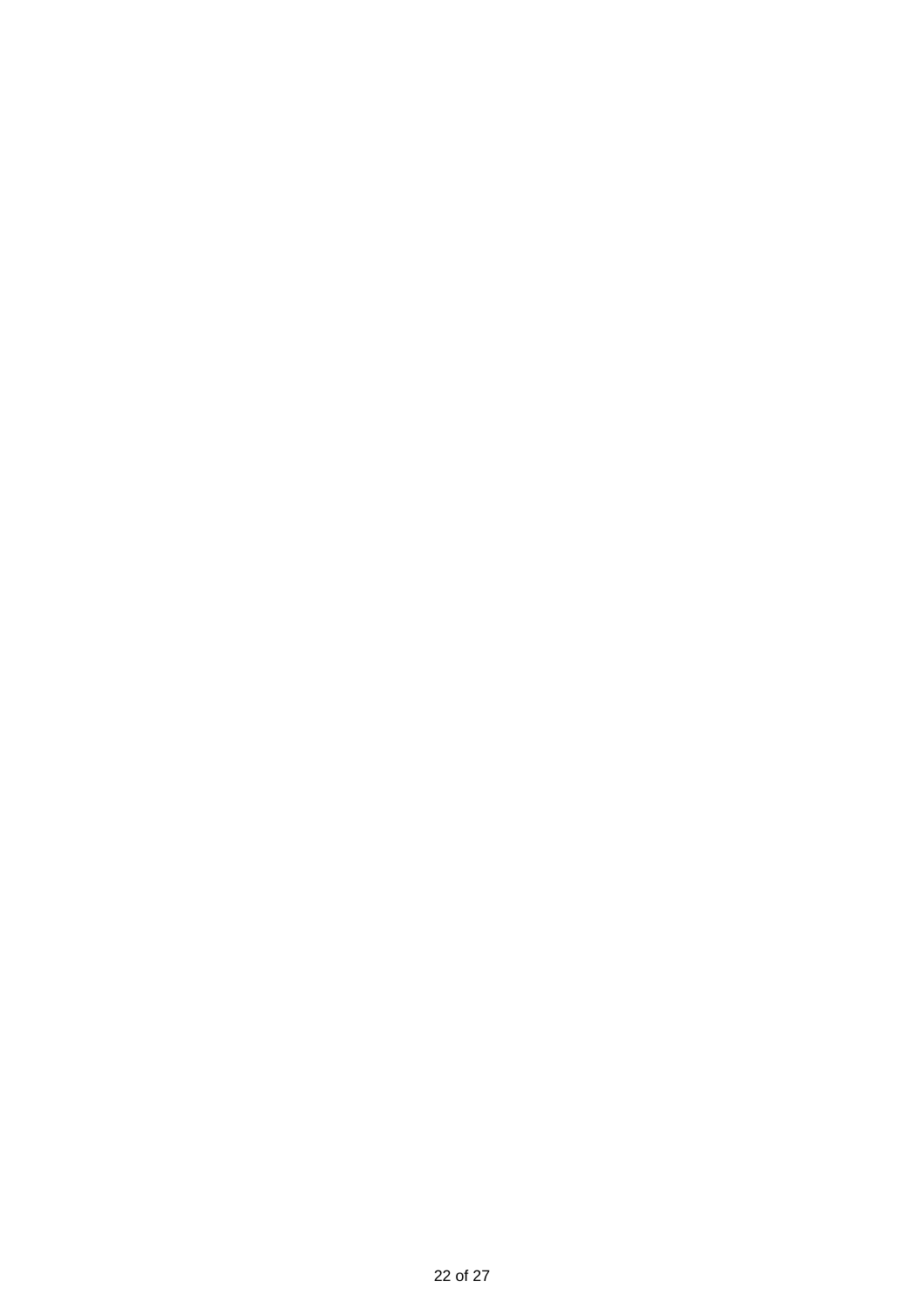# not sure. Oct 15, 2013 10:08 PM 5000 Oct 15, 2013 11:16 AM £5000 Oct 14, 2013 8:31 PM £5000 Oct 13, 2013 12:19 PM wnough to provide every household with solar panels over a set number of years. Oct 12, 2013 2:08 PM 10000 Oct 10, 2013 5:39 PM £5000 Oct 9, 2013 9:46 AM 10k Oct 8, 2013 8:23 PM £5000 Oct 8, 2013 8:13 PM £4,000 BUT, only to give the Community Council the flexiblity to award more in unsual or exceptional circumstances. Oct 8, 2013 1:49 PM 5000 Oct 6, 2013 3:27 PM 12 relative to project **Contract Contract Oct 6, 2013 3:24 PM**  4000 Oct 6, 2013 3:22 PM 5000 Oct 3, 2013 5:42 PM £5,000 Oct 1, 2013 8:50 AM £5,000 Oct 1, 2013 8:44 AM 5000 Sep 30, 2013 5:00 PM 10000 Sep 30, 2013 4:56 PM 19 there should be one major project using all the money. Sep 29, 2013 2:22 PM 5000 Sep 26, 2013 4:30 PM 5000 Sep 26, 2013 4:17 PM 5000 Sep 26, 2013 4:13 PM 5000 Sep 26, 2013 4:06 PM 5000 Sep 26, 2013 4:01 PM 10000 Sep 26, 2013 3:53 PM 5000 Sep 26, 2013 3:45 PM 5000 Sep 26, 2013 3:42 PM

#### **Page 3, Q11. If you answered 'no' to the previous question, do you think that it should increase or decrease?**

28 no upper limit Sep 25, 2013 10:32 AM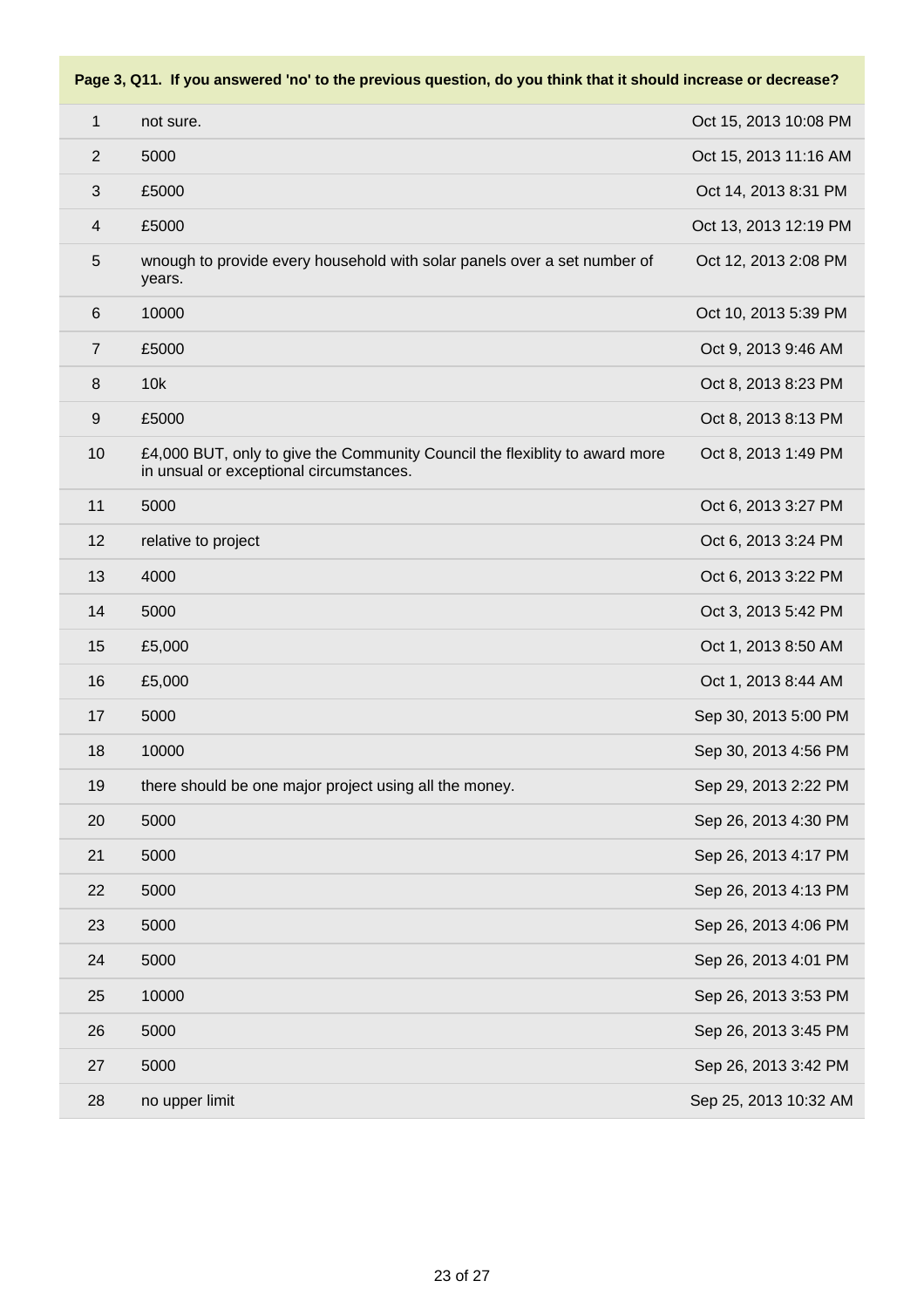#### **Page 3, Q11. If you answered 'no' to the previous question, do you think that it should increase or decrease?**

| 29 | £5000                   | Sep 23, 2013 8:58 PM |
|----|-------------------------|----------------------|
| 30 | 5,000                   | Sep 8, 2013 7:42 PM  |
| 31 | relevant to the request | Sep 7, 2013 10:28 PM |
| 32 | 5000                    | Sep 6, 2013 10:23 PM |

| Page 3, Q12. What local activities do you already take part in? |                                |                      |  |
|-----------------------------------------------------------------|--------------------------------|----------------------|--|
| 1                                                               | chair exercise class           | Oct 10, 2013 5:50 PM |  |
| 2                                                               | country dancing                | Oct 10, 2013 5:42 PM |  |
| 3                                                               | Fete Committee. Golf Outings.  | Oct 10, 2013 5:39 PM |  |
| 4                                                               | tea and blethers               | Oct 10, 2013 5:27 PM |  |
| 5                                                               | pub                            | Sep 30, 2013 5:00 PM |  |
| 6                                                               | Relaxation & breathing classes | Sep 23, 2013 5:04 PM |  |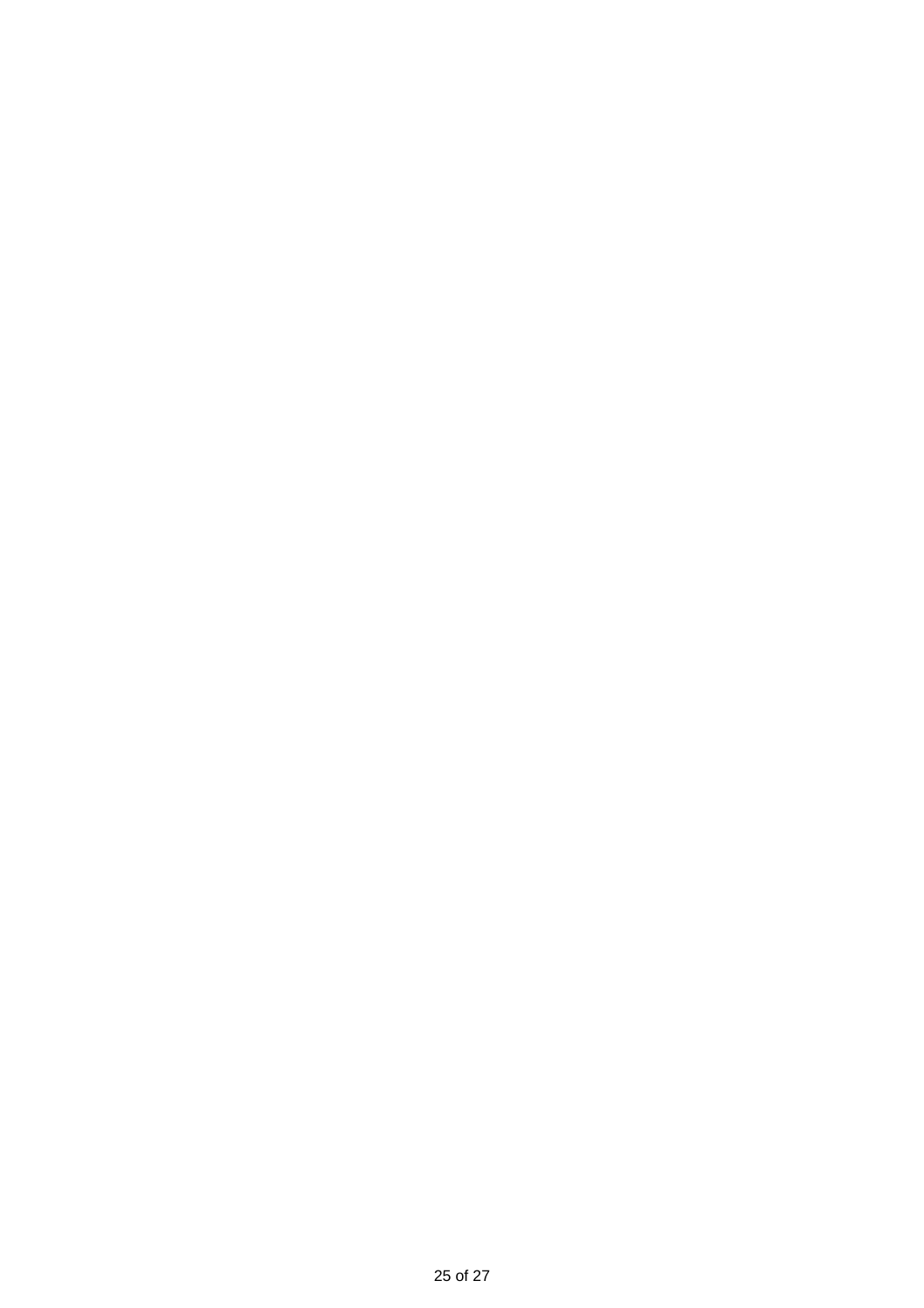### **Page 3, Q13. What other activities would you like to see happen in the village?**

| $\mathbf{1}$   | Walking group                                                                                                                                                                                                                                                                                                                                                                                                                                                                                                                                                                                  | Oct 15, 2013 11:16 AM |
|----------------|------------------------------------------------------------------------------------------------------------------------------------------------------------------------------------------------------------------------------------------------------------------------------------------------------------------------------------------------------------------------------------------------------------------------------------------------------------------------------------------------------------------------------------------------------------------------------------------------|-----------------------|
| $\overline{2}$ | Local path network - sign posted routes to join up radial roads going out of<br>the village providing circular options and understanding with local<br>landowners who won't mind people following designated routes across open<br>land. Home Brew Society Regular Quiz Night at pub Gala week leading up<br>to village fete where each night has a different event - eg Five Aside, It's a<br>Knockout, Tug o War, etc Produce & Handicraft competitions at Village Fete<br>- Baking, garden produce, preserves, knitting, photography, etc Adults and<br>children sections. Crafting Society | Oct 14, 2013 8:31 PM  |
| 3              | Daytime fitness classes rather than evening. Used to go to morning Zumba<br>class.                                                                                                                                                                                                                                                                                                                                                                                                                                                                                                             | Oct 14, 2013 7:49 PM  |
| 4              | Drama, ballroom dancing                                                                                                                                                                                                                                                                                                                                                                                                                                                                                                                                                                        | Oct 13, 2013 12:19 PM |
| 5              | Theatre group. Where was the old golf course. Who owns the land now. Any<br>interest in the course?                                                                                                                                                                                                                                                                                                                                                                                                                                                                                            | Oct 12, 2013 2:04 PM  |
| $6\,$          | The range of activities and clubs in the village are good, some of them could<br>become more accessible                                                                                                                                                                                                                                                                                                                                                                                                                                                                                        | Oct 11, 2013 6:34 PM  |
| $\overline{7}$ | regular cafe. Walking group. More 'art' theatre, exhibitions/musicians.                                                                                                                                                                                                                                                                                                                                                                                                                                                                                                                        | Oct 10, 2013 5:49 PM  |
| 8              | Cycling Club. Rambling Club. Quiz League. Village promotion.<br>Groups/events/bands in village hall or marquee.                                                                                                                                                                                                                                                                                                                                                                                                                                                                                | Oct 10, 2013 5:39 PM  |
| 9              | A substantial increase in support for the village church.                                                                                                                                                                                                                                                                                                                                                                                                                                                                                                                                      | Oct 10, 2013 5:27 PM  |
| 10             | Adult tap class and exercise/circuits classes                                                                                                                                                                                                                                                                                                                                                                                                                                                                                                                                                  | Oct 8, 2013 8:13 PM   |
| 11             | Anything that helps towards the well being and fitness of all age groups.                                                                                                                                                                                                                                                                                                                                                                                                                                                                                                                      | Oct 8, 2013 1:49 PM   |
| 12             | Already lots going on                                                                                                                                                                                                                                                                                                                                                                                                                                                                                                                                                                          | Oct 1, 2013 8:44 AM   |
| 13             | allotment group                                                                                                                                                                                                                                                                                                                                                                                                                                                                                                                                                                                | Sep 30, 2013 5:00 PM  |
| 14             | drama club. evening classes.                                                                                                                                                                                                                                                                                                                                                                                                                                                                                                                                                                   | Sep 29, 2013 2:19 PM  |
| 15             | cycling club                                                                                                                                                                                                                                                                                                                                                                                                                                                                                                                                                                                   | Sep 26, 2013 4:22 PM  |
| 16             | Friends of Wallace PArk Association to link all that use it.                                                                                                                                                                                                                                                                                                                                                                                                                                                                                                                                   | Sep 26, 2013 4:06 PM  |
| 17             | safer areas for riders and walkers                                                                                                                                                                                                                                                                                                                                                                                                                                                                                                                                                             | Sep 26, 2013 3:57 PM  |
| 18             | cycling group. Presentations. Take a challenge group.                                                                                                                                                                                                                                                                                                                                                                                                                                                                                                                                          | Sep 26, 2013 3:53 PM  |
| 19             | Summer exhibitions of the arts.                                                                                                                                                                                                                                                                                                                                                                                                                                                                                                                                                                | Sep 26, 2013 3:50 PM  |
| 20             | <b>EJM</b>                                                                                                                                                                                                                                                                                                                                                                                                                                                                                                                                                                                     | Sep 25, 2013 10:58 AM |
| 21             | <b>EJM</b>                                                                                                                                                                                                                                                                                                                                                                                                                                                                                                                                                                                     | Sep 25, 2013 10:58 AM |
| 22             | <b>EJM</b>                                                                                                                                                                                                                                                                                                                                                                                                                                                                                                                                                                                     | Sep 25, 2013 10:58 AM |
| 23             | Facility for children of secondary school age to "do their own thing"                                                                                                                                                                                                                                                                                                                                                                                                                                                                                                                          | Sep 25, 2013 10:32 AM |
| 24             | <b>EJM</b>                                                                                                                                                                                                                                                                                                                                                                                                                                                                                                                                                                                     | Sep 25, 2013 9:28 AM  |